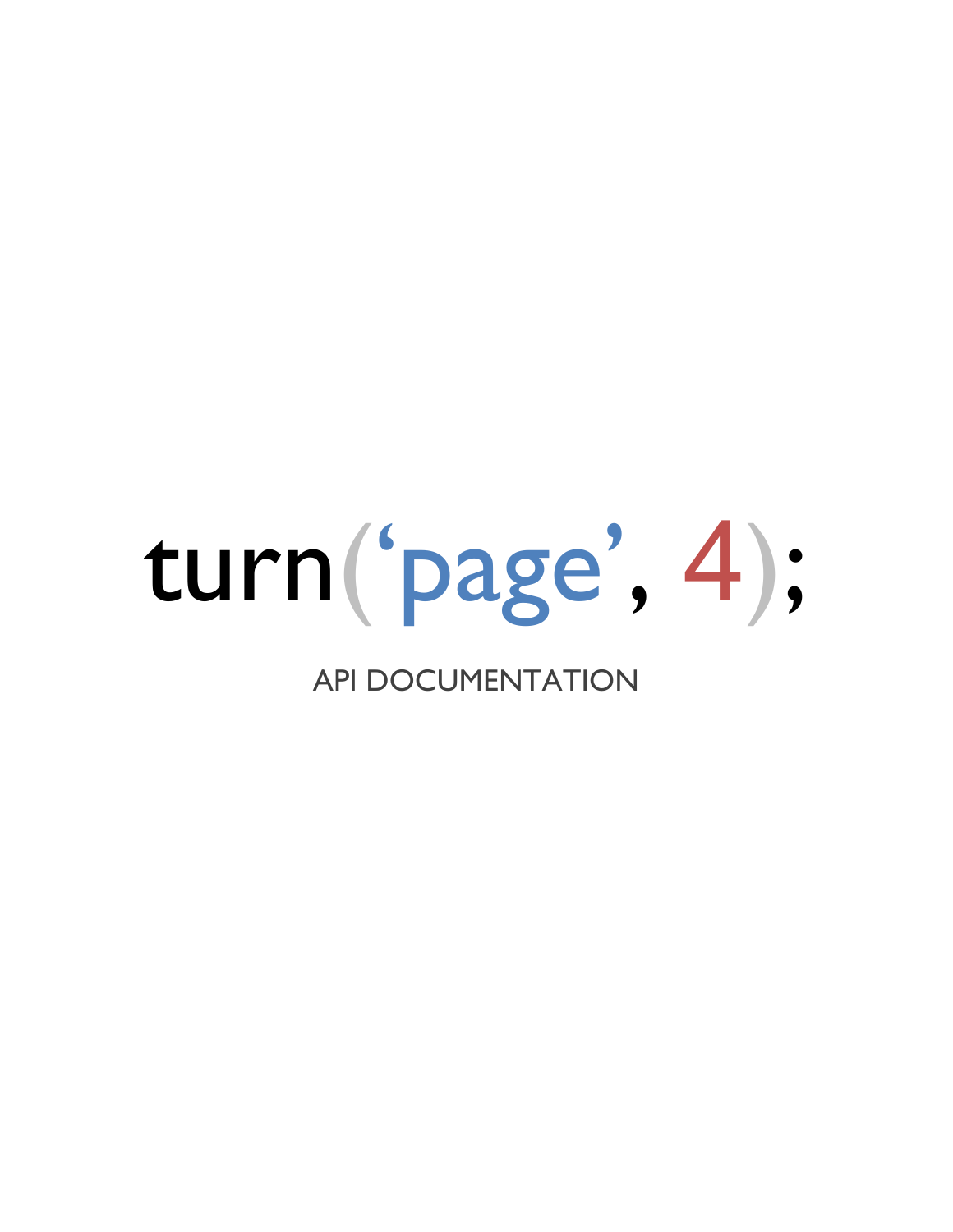# turn.js  $4<sup>th</sup>$  release

www.turnjs.com ©2012 Emmanuel Garcia – All rights reserved

The turn.js API was conveniently built as a jQuery plugin, it provides access to a set of features and allows you to define the user interaction.

The API includes properties, methods and events. Most setter and getter functions have the same name.

# **Essentials**

• jQuery 1.7 or later

# Browser Support

- Safari for iOS (iPad, iPhone, iPod)
- Safari 5
- Chrome 11
- Chrome for Android
- Firefox 9
- $\bullet$  IE 9
- IE 8 Using turn.html4.js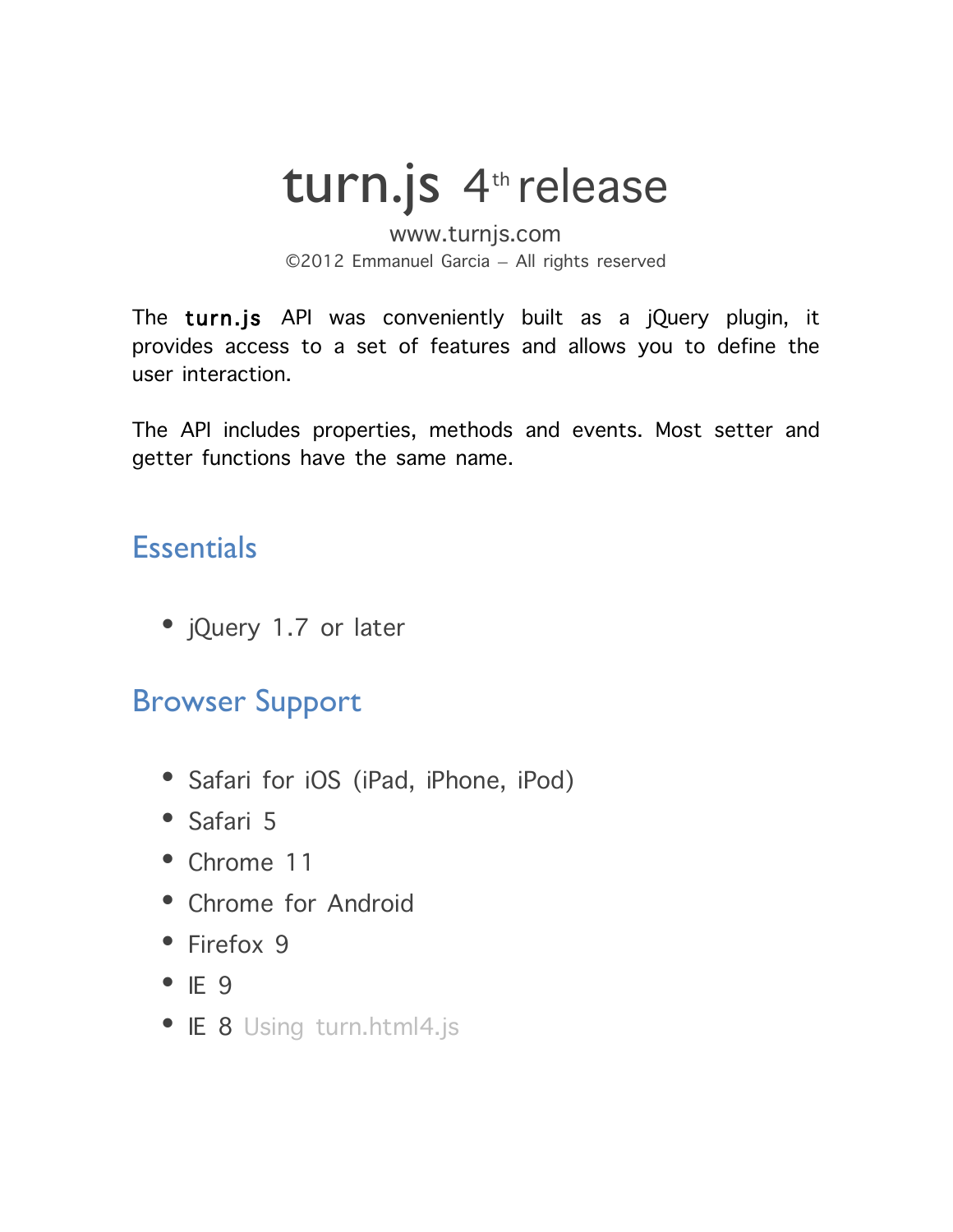# 4th Release - Commercial Version

- + Added option autoCenter
- + Added option zoom
- + Added property animating
- + Added property zoom
- + Added method center
- + Added method destroy
- + Added method is
- + Added method zoom
- + Added event missing
- + Added event zooming
- + Added class .even
- + Added class .fixed
- + Added class .hard
- + Added class .odd
- + Added class .own-size
- + Added class .sheet
- + Added class .sheet
- + Added the ignore attribute
- + New turn.html4.js
- + New scissors.js
- + Changed the class .turn-page to .page
- + Improved the animation frame generator with requestAnimationFrame
- + Improved the animation speed for hard pages with CSS3 transitions
- + Redesigned the event sequence to listen to only three events
- + Fixed issue #79
- + Fixed issue #91
- + Fixed issue about the event order turning + turned
- + Fixed issue about appending pages in wrong locations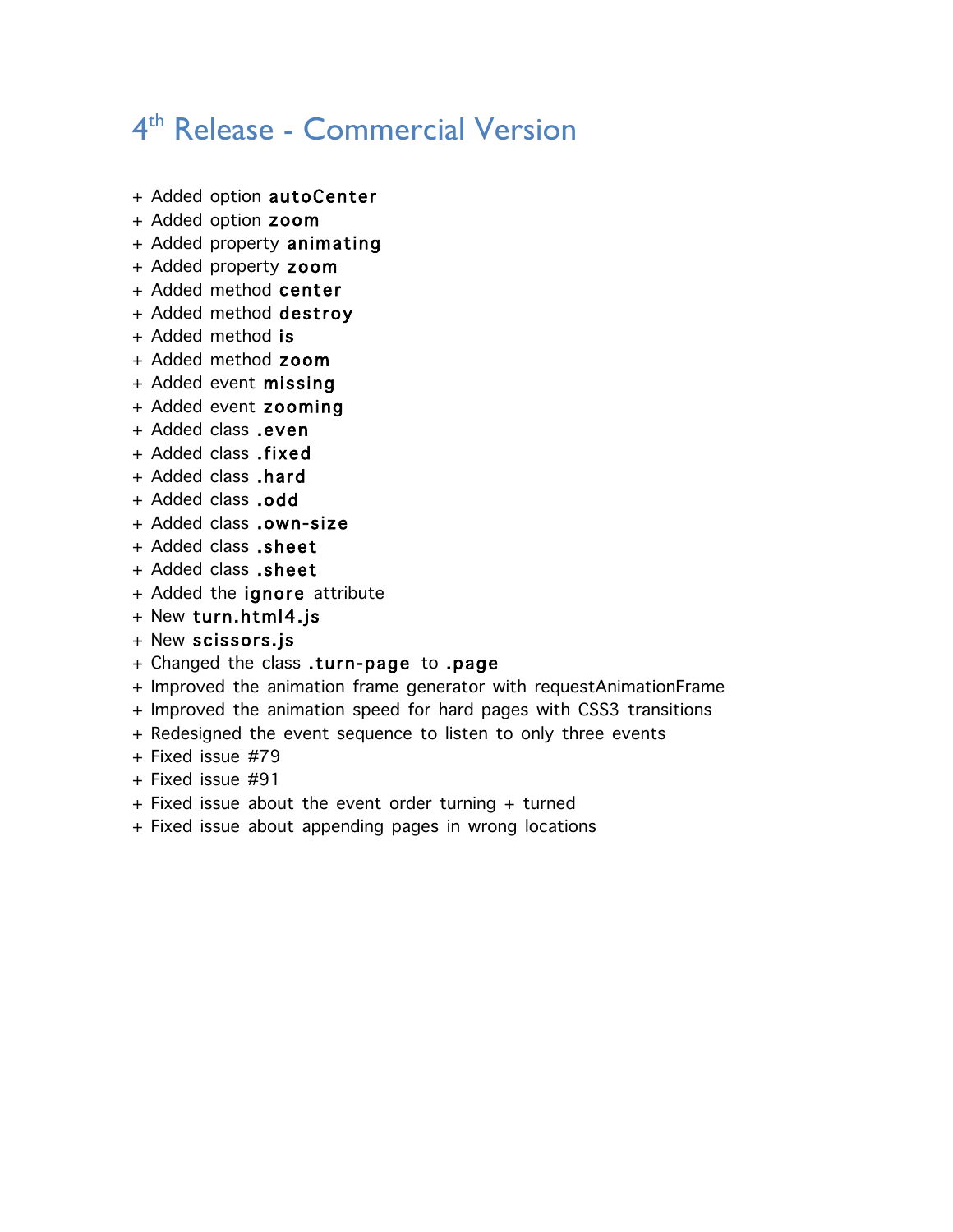# Preparing the HTML

Turn.js uses a DOM element as a container for all the pages. This DOM element is typically the flipbook. There are three ways to add pages to your flipbook:

1. Adding pages directly in the container. The HTML contains all the content of your flipbook. For example:

```
\langlediv id="flipbook">
   \langle \text{div} \ranglePage 1 \langle \text{div} \rangle<div>Page 2</div>
   <div>Page 3</div>
   <div>Page 4</div>
\langlevib\rangle
```
2. Adding pages dynamically through the API. The HTML contains only the container and all the pages will be dynamically added after getting the data through an Ajax Request. For example:

```
<div id="flipbook">
  <!— Load the content here-->
\langle/div\rangle
```
3. A combination of both. Sometimes it's a better idea to have some pages in the HTML and another loaded dynamically. For example:

```
<div id="flipbook">
  <div>Front1</div>
  <div>Front 2</div>
  <!— Load the content here-->
  <div>Back 2</div>
  <div>Back 1</div>
\langle/div\rangle
```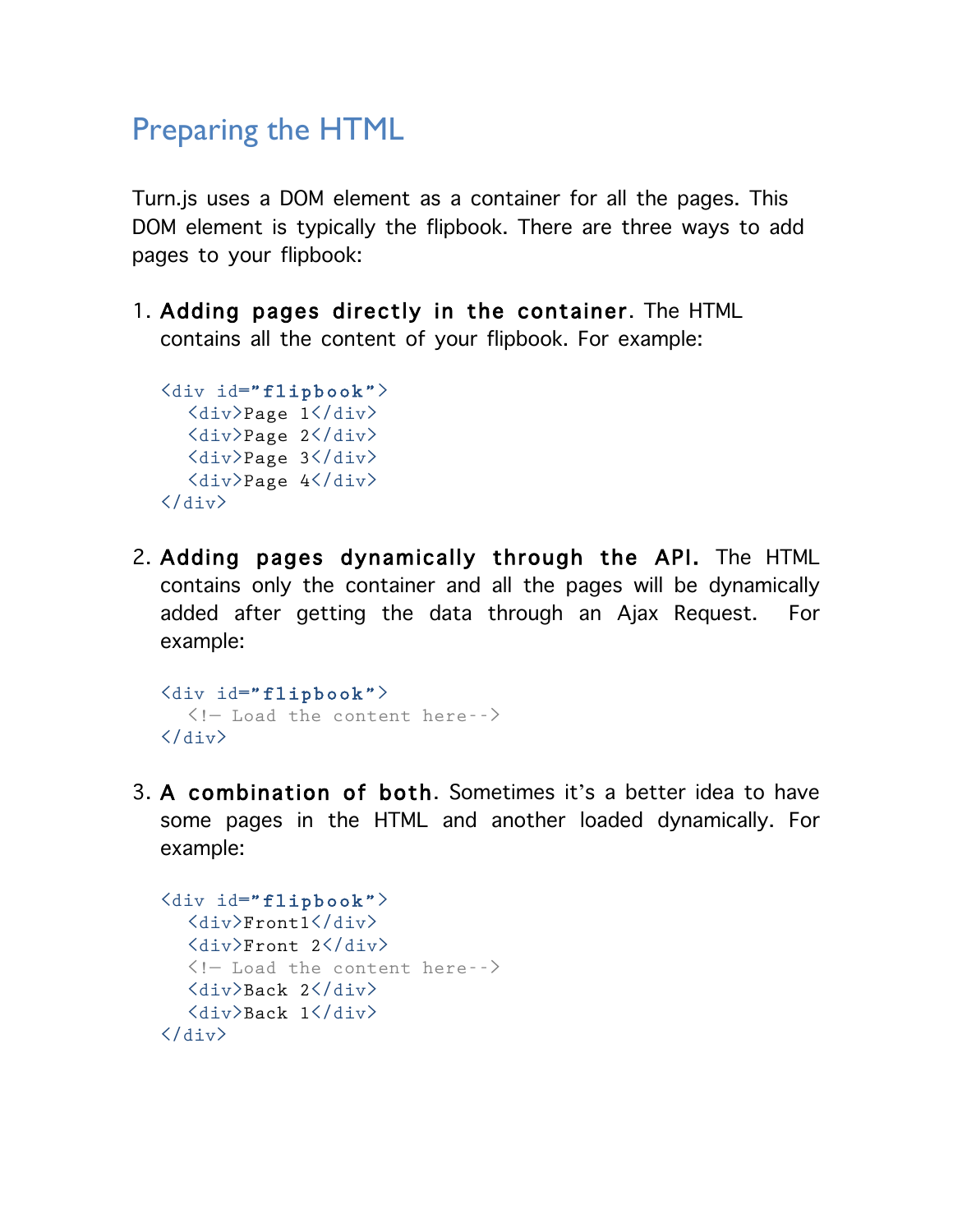# Performance

Turn.js can work with very long flipbooks. That is, there's no limit regarding the amount of pages that it can contain. This is because turn.js only keeps in DOM the last 6 pages no matter how long the book is. There will still be references to the content that was previously loaded, but it's possible to reduce the cache in order to release memory.

# IE8/7 Support

The turn.js library includes turn.html4.js, which is optimized for IE 8 as well as any other browsers with no support of CSS3 features such as transformation. You can use CSS tricks to include turn.html4.js for older versions of IE, but it's recommended to use the Modernizr library and a resource loader like YepNope.js both available on modernizr.com. For instance the following JavaScript code:

```
yepnope({
     test : Modernizr.csstransforms,
     yep: ['lib/turn.js', 'css/flipbook-html5.css']
     nope : ['lib/turn.html4.js', 'css/flipbook-html4.css']
});
```
# CSS Classes

Turn.js uses classes to define the way a page or the flipbook as a whole should look. The classes also allow you to add CSS rules or use them as a selector for that page.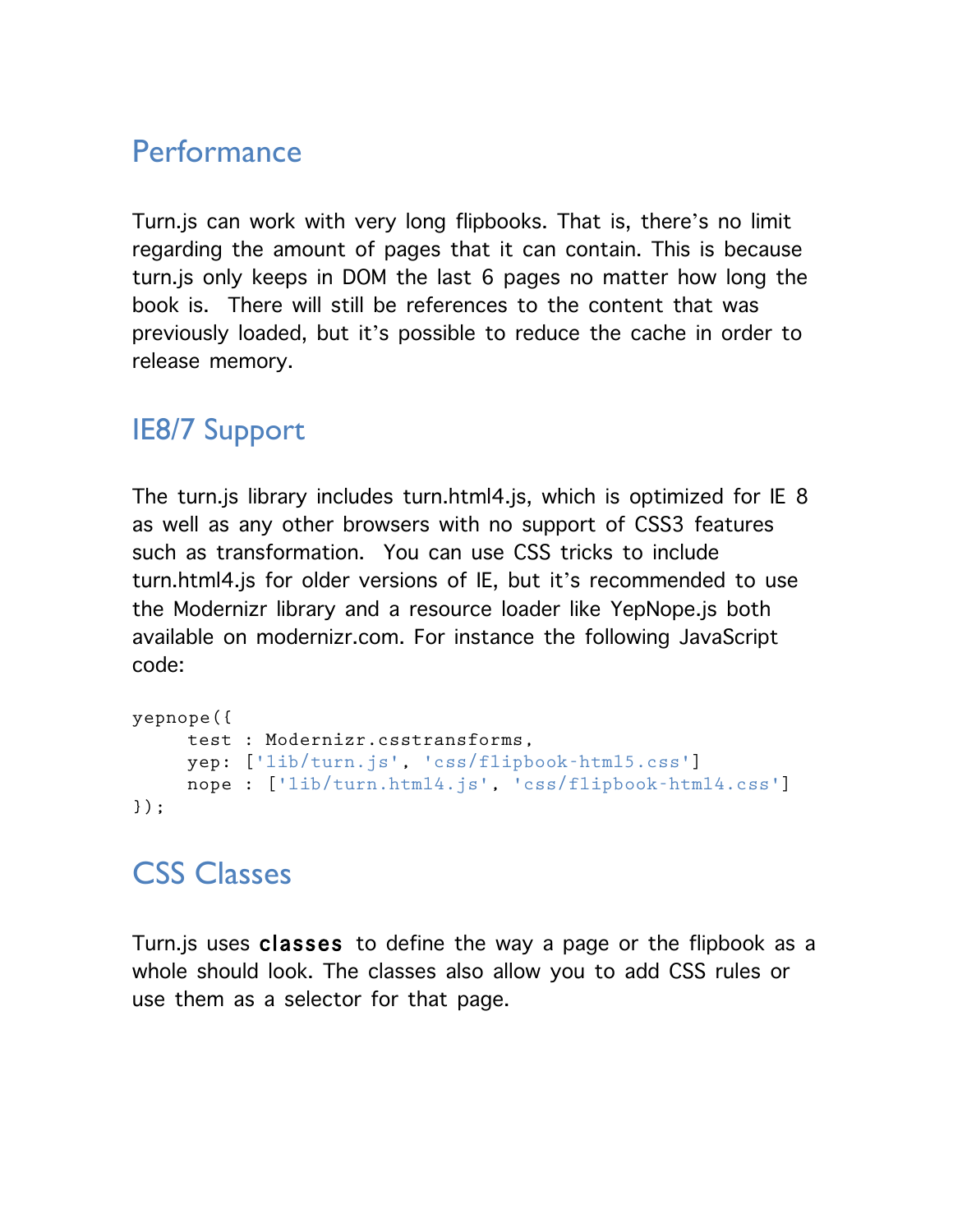### List of classes

### 1. even

This class describes even pages when display is set to double. For example: Page 2, Page 4, and so on. Notice that even pages will always be in the right of the flipbook.

### 2. fixed

Indicates that a page should not be removed from the DOM even when the page is out of range.

### 3. hard

Sets a hard transition effect for a page.

By setting all the pages as hard you will create the same effect as in Flipboard.

For example:

```
<div id="flipbook">
     <div class="hard">Page 1</div>
     <div class="hard">Page 2</div>
\langlevib\rangle
```
# 4. odd

This class describes odd pages when display is set to double. For example: Page 1, Page 3, and so on. Notice that odd pages will always be in the left of the flipbook.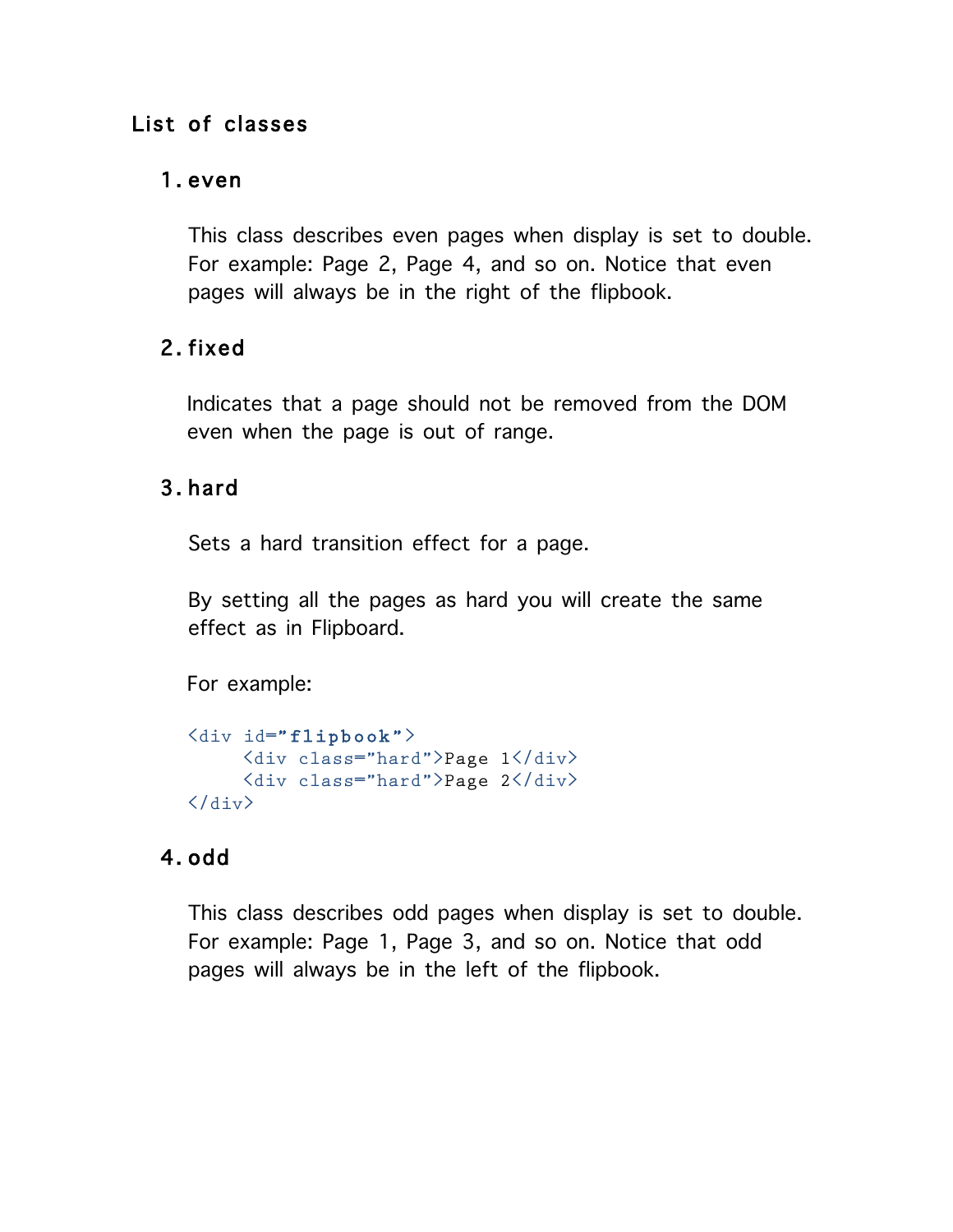#### 5. own-size

Customizes the size of a page. The size rules can be added directly to the page selector or using the style parameter. For example:

```
\langlediv id="flipbook">
      <div>Page 1 with default size</div>
      <div class="own-size" style="width:100;
            height:100px;">
            Page 2 with own size
      \langlevib\rangle\langle\overline{v}ib\rangle
```
### 6. page

This class describes every page. It provides a unique subclass for all the pages no matter its number.

This subclass allows you to set the size of all the pages:

```
.flipbook{
     width:800px;
     height:600px;
}
.flipbook .page{
     width:400px;
     height:600px;
}
```
# 7. p[0-9]+

This class describes a particular page. For instance, .p1 refers to the first page, .p2 to the second page and so on. You can change the number of a page no matter its order in the HTML:

```
<div id="flipbook">
    <div class="p100">Page 100</div>
```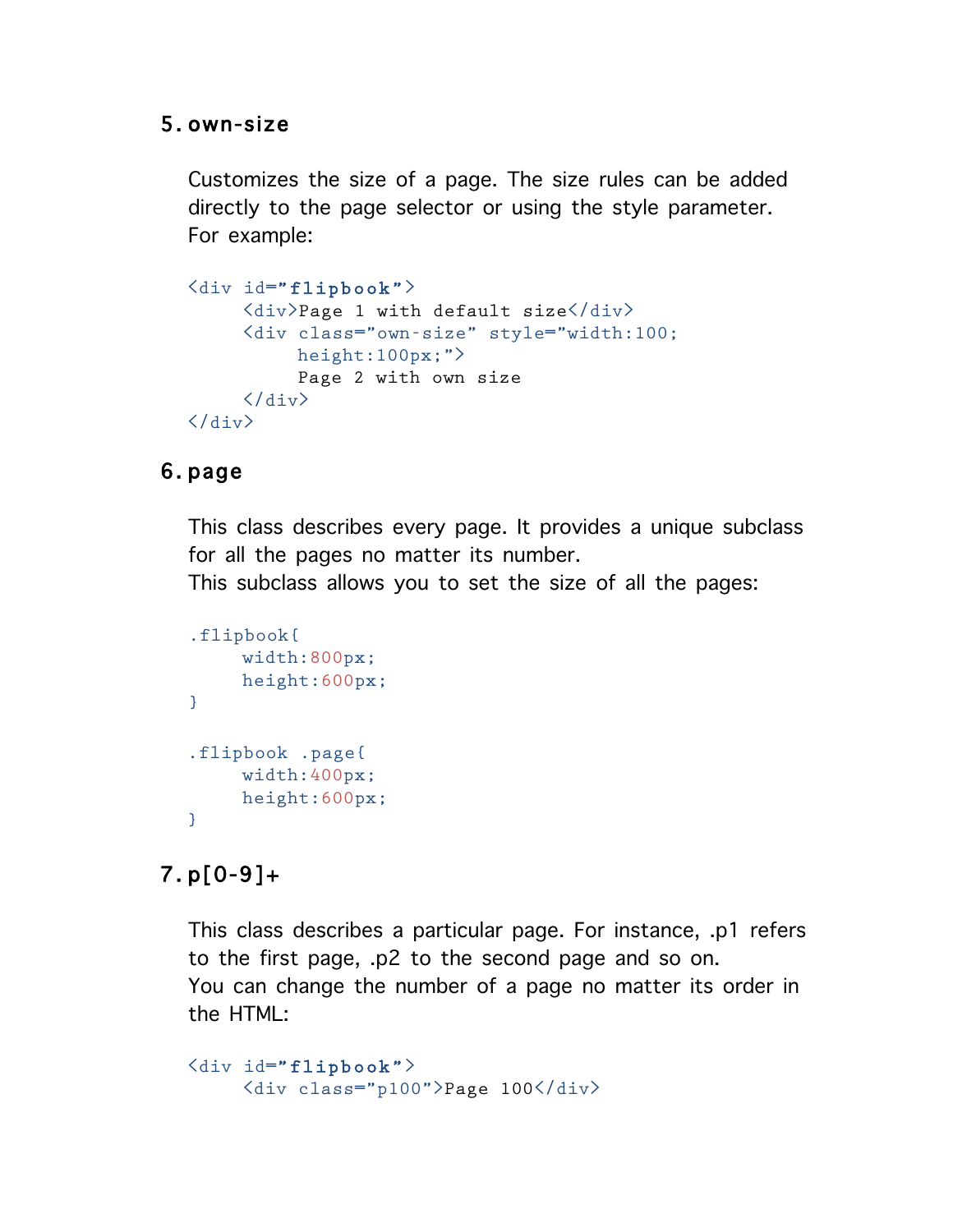```
<div class="p1">Page 1</div>
\langle\overline{v}
```
You can also use it as a jQuery selector:

```
$('#flipbook .p100').doSomething();
```
#### 8. shadow

This class describes the visible area of the flipbook. That is, because it surrounds the flipbook, it's suitable for a shadow around the flipbook. For example:

```
.flipbook .shadow{ 
     box-shadow: 0 4px 10px #666;
}
```
### 9. sheet

Makes the page looks like a sheet of paper. This is the default style for all the pages.

# Setting the size of the flipbook

There're three ways to set the size of a flipbook.

### 1) Using CSS, for example:

```
.flipbook{
     width:800px;
     height:600px;
}
.flipbook .page{
     width:400px;
     height:600px;
}
```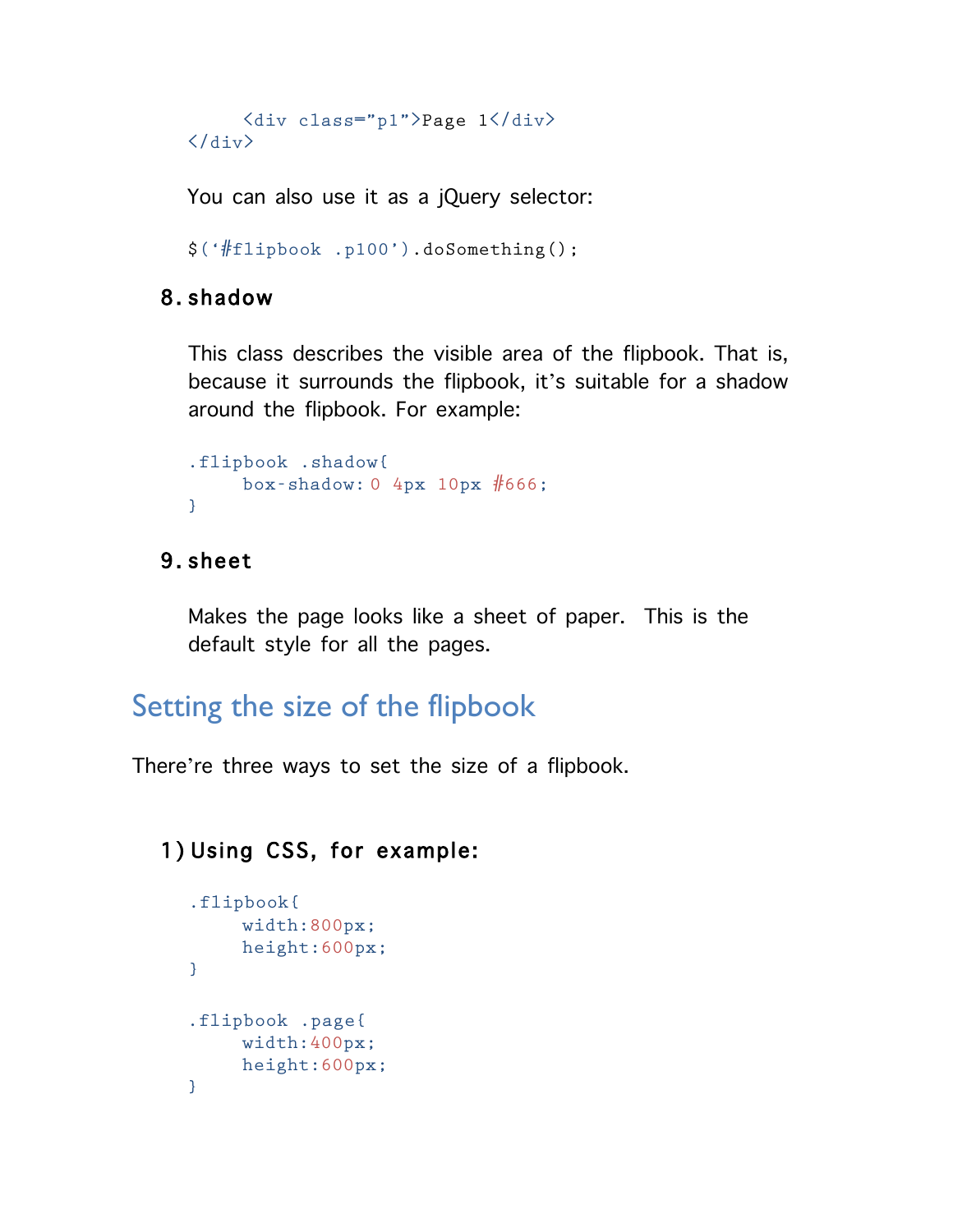Notice that the width of the page is half the size of the flipbook.

### 2) Using options, for example:

\$('#flipbook').turn({width:800, height:600});

### 3) Using the size method, for example:

\$('#flipbook').turn('size', 800, 600);

# **Display**

The display defines how many pages are visible in the flipbook. While using turn.js on an iPad or iPhone, there would be some problems to turn pages if the orientation of the device is portrait. For that reason, turn.js introduces a new view called single. There are two views: double, which shows two pages and single, which shows only one page.

# Views

A view is a set of pages that are visible on the screen; in general that moment depends on the current page. For example, when the display of a flipbook of 10 pages is set to *double*, the pages would be grouped like this:

- 1
- 2-3
- 4-5
- 6-7
- 8-9
- 10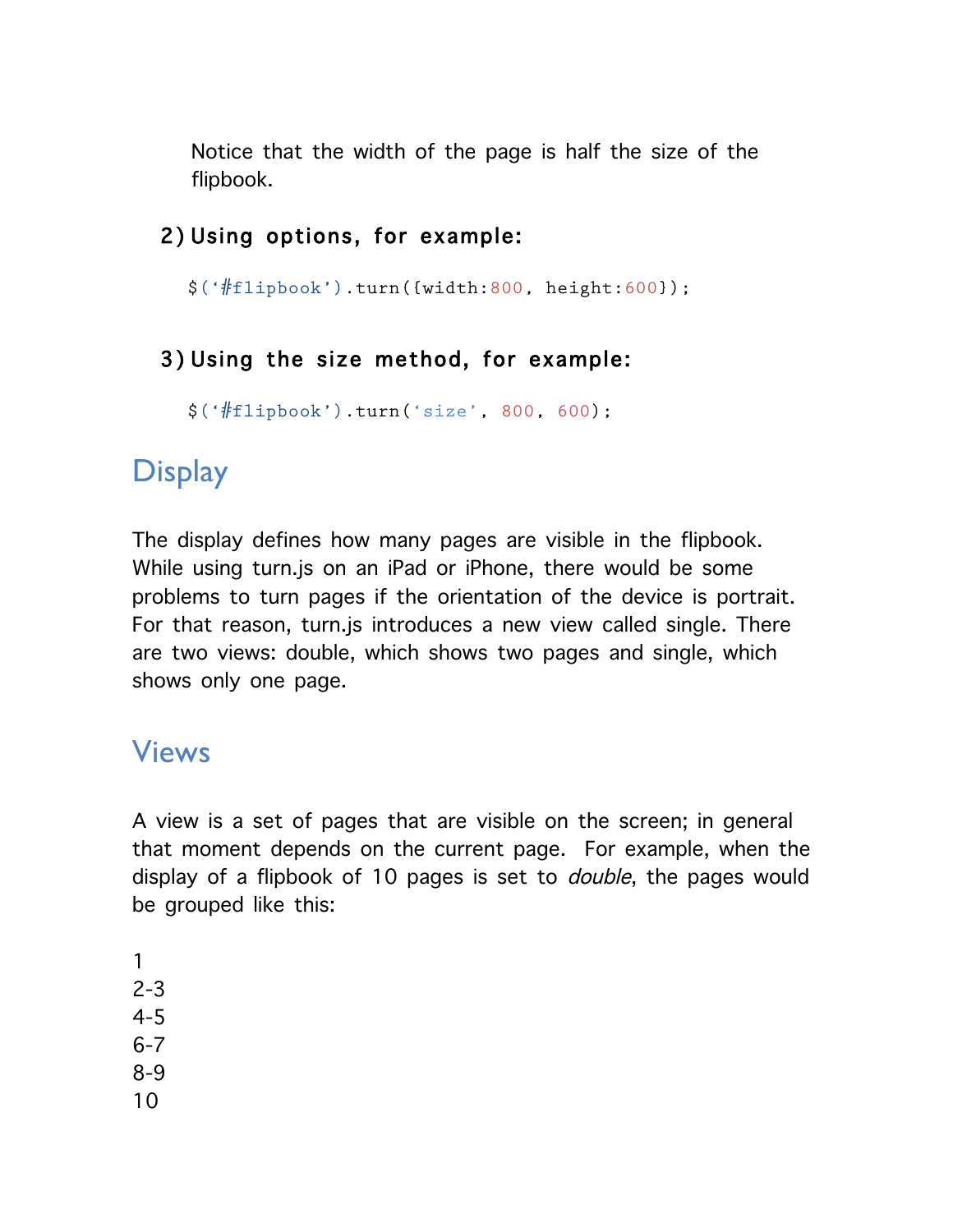This flipbook has 6 views. The general relation is: totalPages/2 +1 Therefore, if the current page is 5, the view in double display would be: [4,5]

Using display single, the view will always have only one page. So, there will be the same number of pages and views.

# Ignoring elements in the flipbook

Turn.js reserves an HTML attribute called *ignore* which can be added to some elements in the flipbook to not select them as pages. For example:

```
<div id="flipbook">
     <div ignore="1"> Something else </div>
     <div>Page 1</div>
     <div>Page 2</div>
     <div ignore="1"> Something else </div>
     <div>Page 3</div>
\langle/div\rangle
```
# Corners

The corners identify every interactive region on the flipbook. For example:

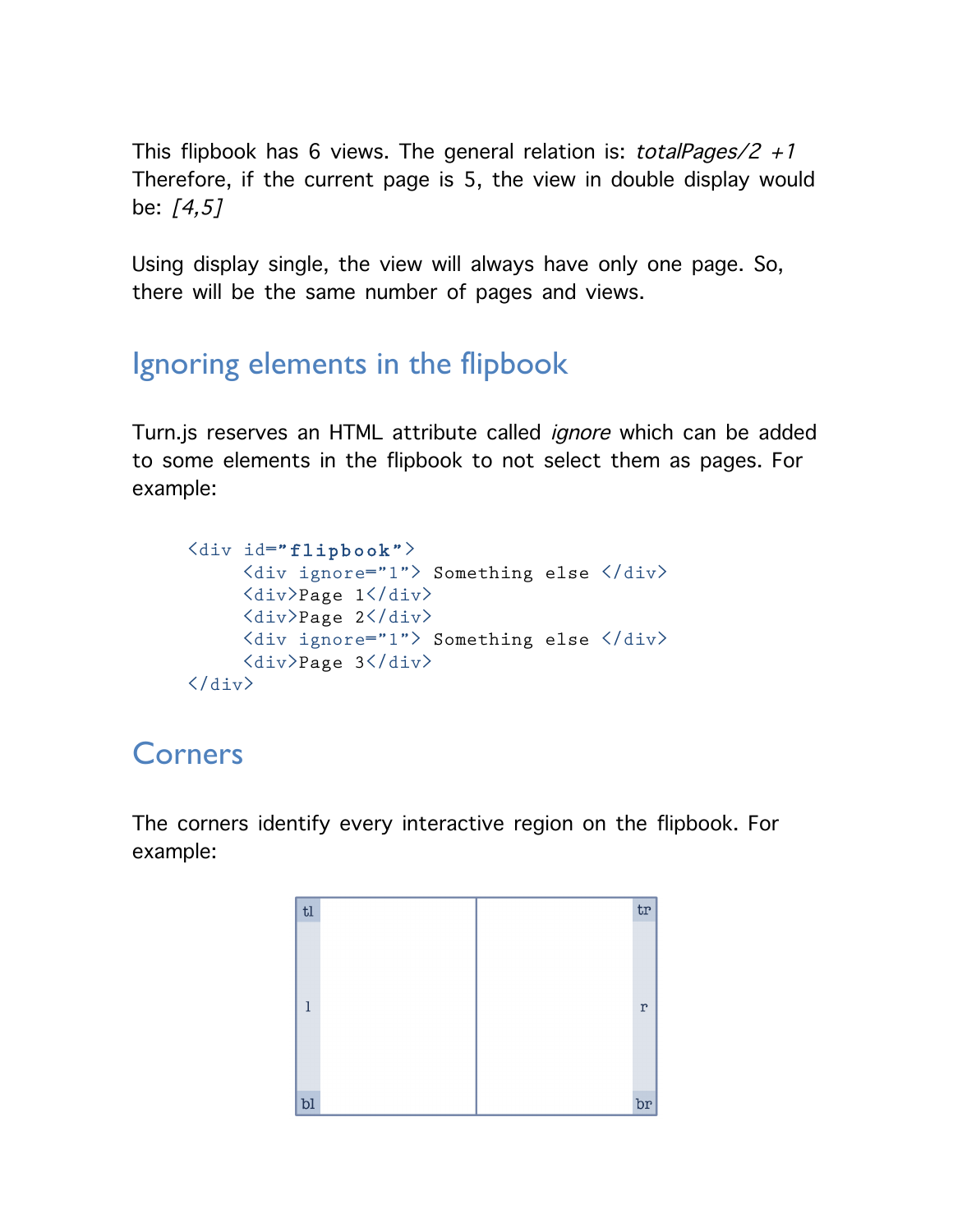### Description:

tl: Top Left. tr: Top right. r: Right (hard pages only) br: Bottom right. bl: Bottom left. l: Left (hard pages only)

# **Constructor**

The constructor is the function that will turn the container into a flipbook. Because turn.js uses a single instance, it's not necessary to have an external reference to it.

Example:

```
$('#flipbook').turn([options]);
```
Notice that the constructor only has one argument called options and it's optional.

# **Options**

The options define characteristics of the flipbook. All the keys are optional.

| Option       | Type           | Default value | <b>Description</b>                                                                       |
|--------------|----------------|---------------|------------------------------------------------------------------------------------------|
| acceleration | <b>Boolean</b> | true          | Sets the hardware<br>acceleration mode, for<br>touch devices this value<br>must be true. |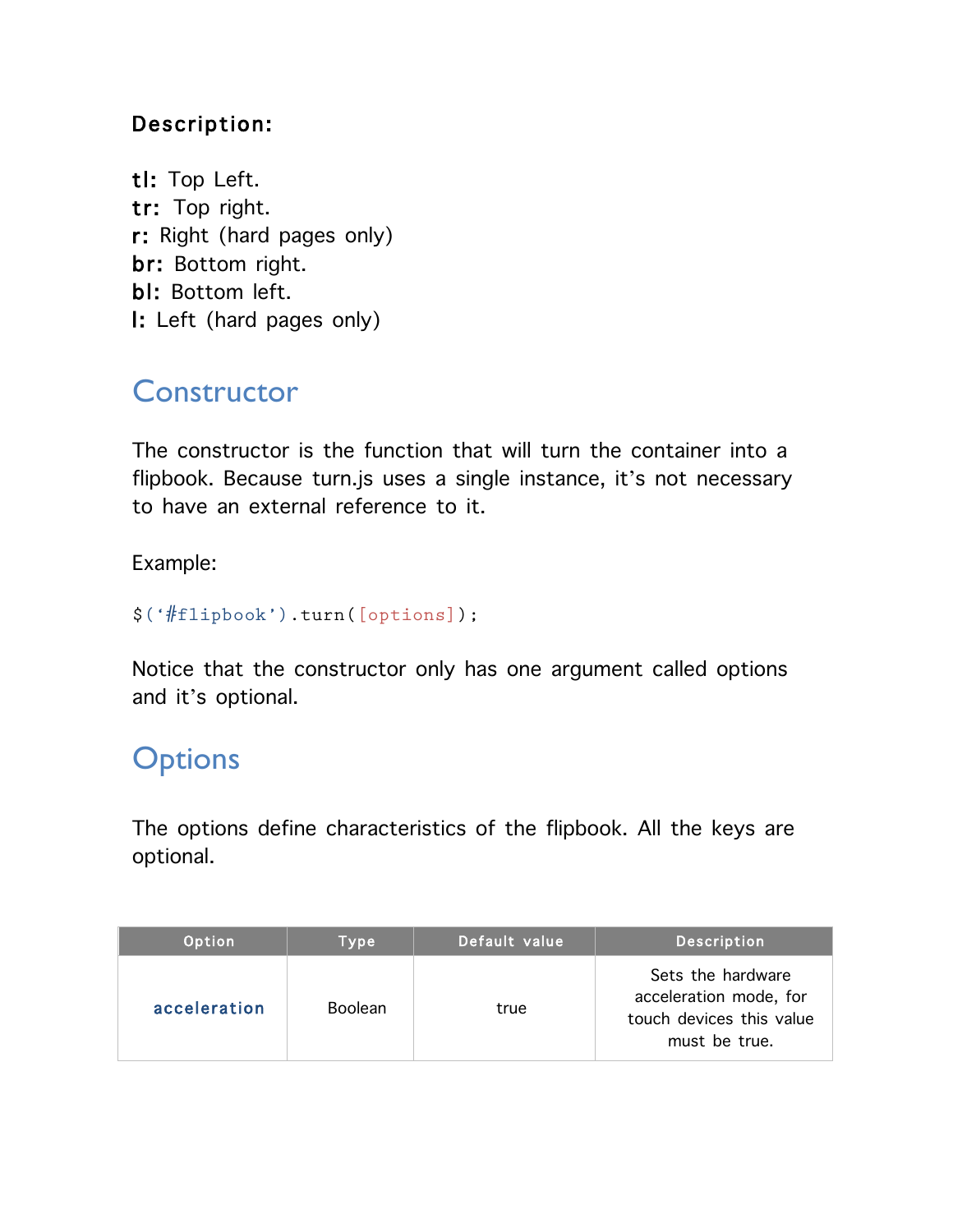| autoCenter  | Boolean | false                             | Centers the flipbook<br>depending on how many<br>pages are visible. |
|-------------|---------|-----------------------------------|---------------------------------------------------------------------|
| display     | String  | single                            | Sets the display mode.<br>Values: single, double                    |
| duration    | Number  | 600                               | Sets the duration of the<br>transition in milliseconds              |
| gradients   | Number  | true                              | Shows gradients and<br>shadows during the<br>transition.            |
| height      | Number  | Height of the<br>selector         | Sets the height of the<br>selector                                  |
| inclination | Number  | $\overline{0}$                    | Sets the inclination of the<br>page during the transition           |
| page        | Number  | 1                                 | Sets the first page                                                 |
| pages       | Number  | The number of<br>pages in the DOM | Sets the number of pages                                            |
| when        | Object  | {}                                | Sets event listeners                                                |
| width       | Number  | Width of the<br>selector          | Sets the width of the page                                          |

Adding options to the constructor:

```
$('#flipbook').turn({
    display: 'double',
    inclination: 50,
    when: {
         turned: function(event, page, pageObj) {
```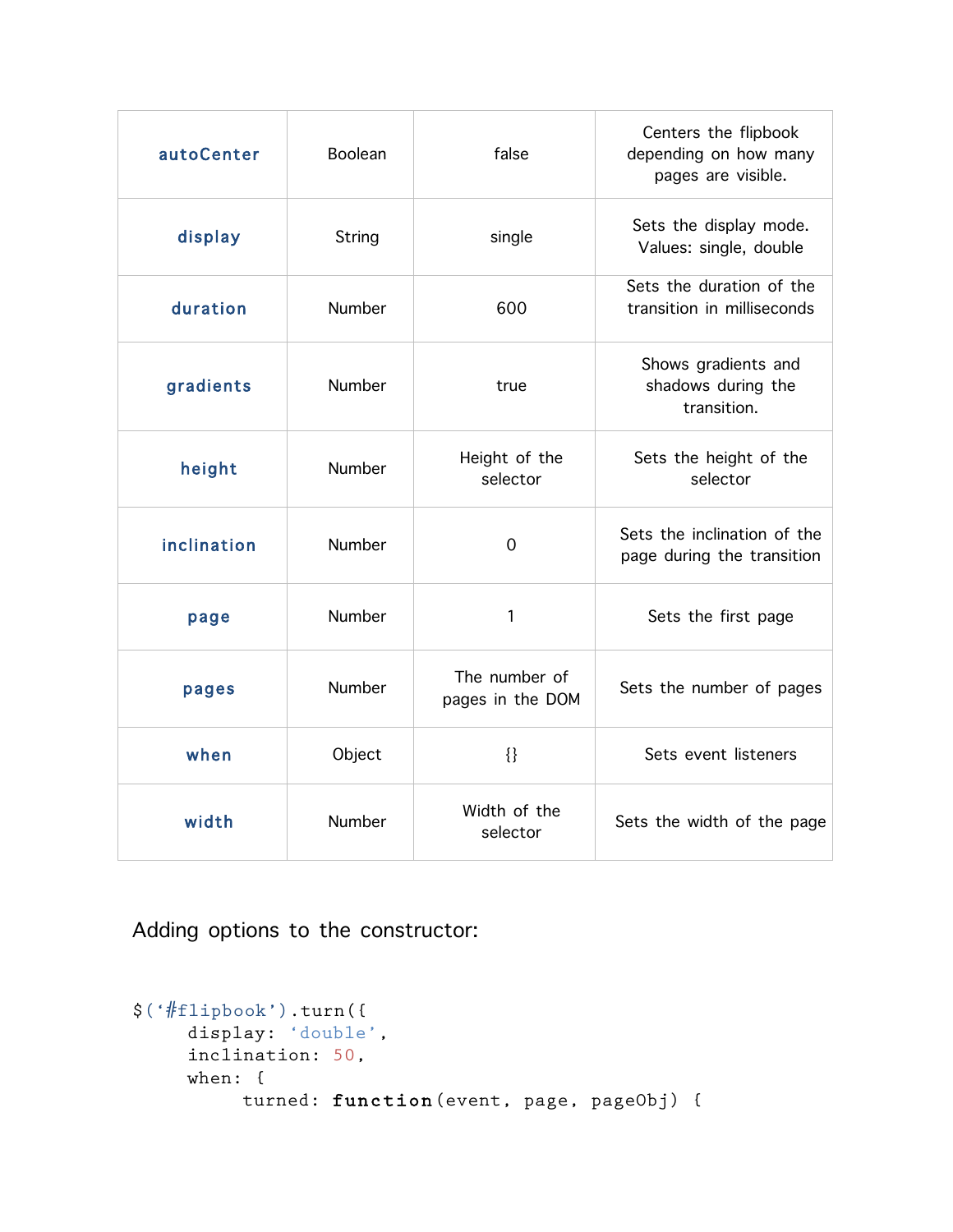```
alert('the current page is ' + page);
          }
     }
});
```
# **Properties**

Syntax:

\$('#flipbook').turn('propertyName');

# List of properties

# • animating

Returns true when animating a page.

\$('#flipbook').turn('animation');

# • display

Gets the current display. It can be single or double.

```
$('#flipbook').turn('display');
```
# • page

Gets the current page.

```
$('#flipbook').turn('page');
```
# • pages

Gets the number of pages within the flipbook

```
$('#flipbook').turn('pages');
```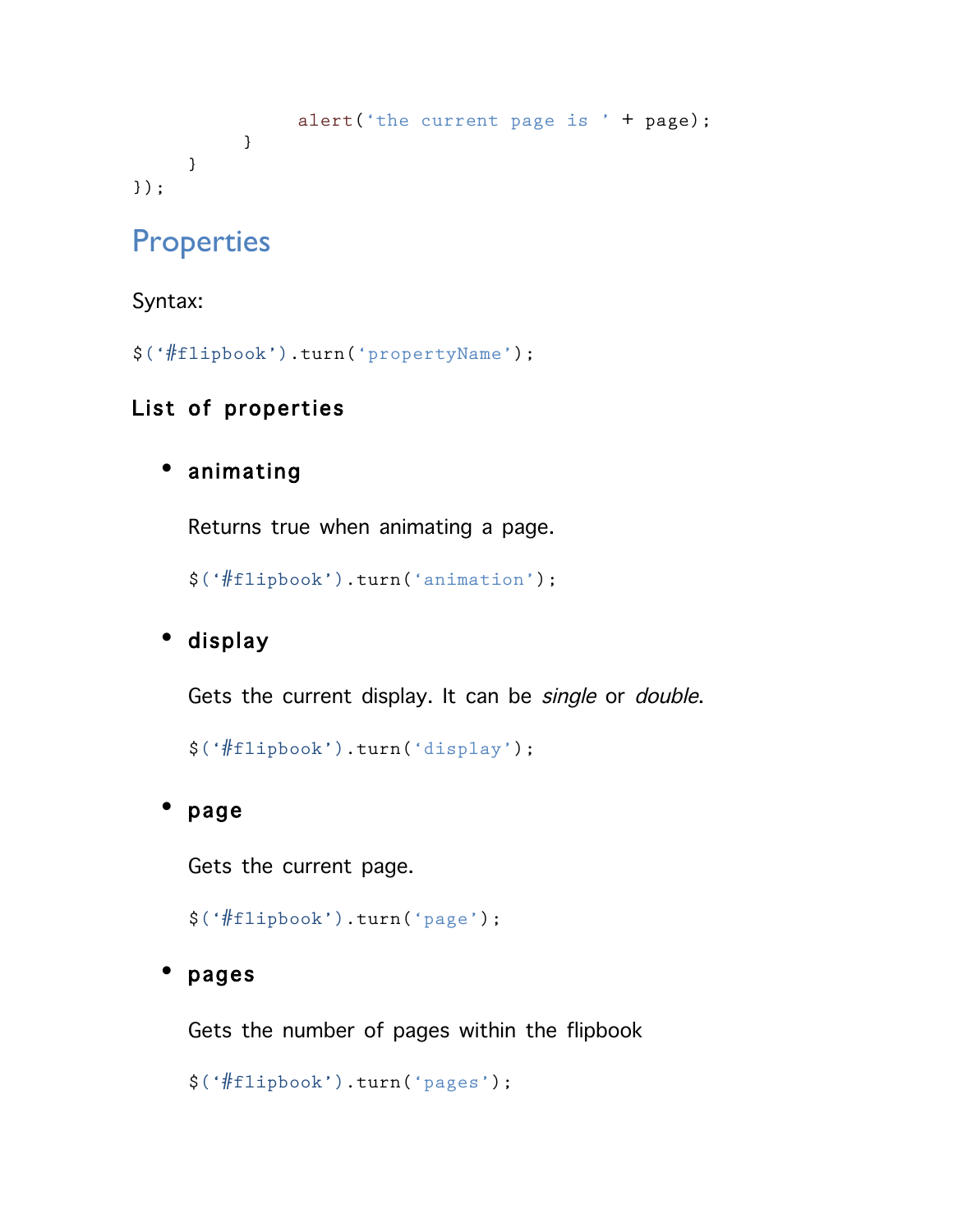#### • size

Gets the size of the flipbook. It would be an object with two keys, width and height.

\$('#flipbook').turn('size');

• view

Gets the current view.

\$('#flipbook').turn('view');

### • zoom

Gets the current zoom. The default value is 1.

```
$('#flipbook').turn('zoom');
```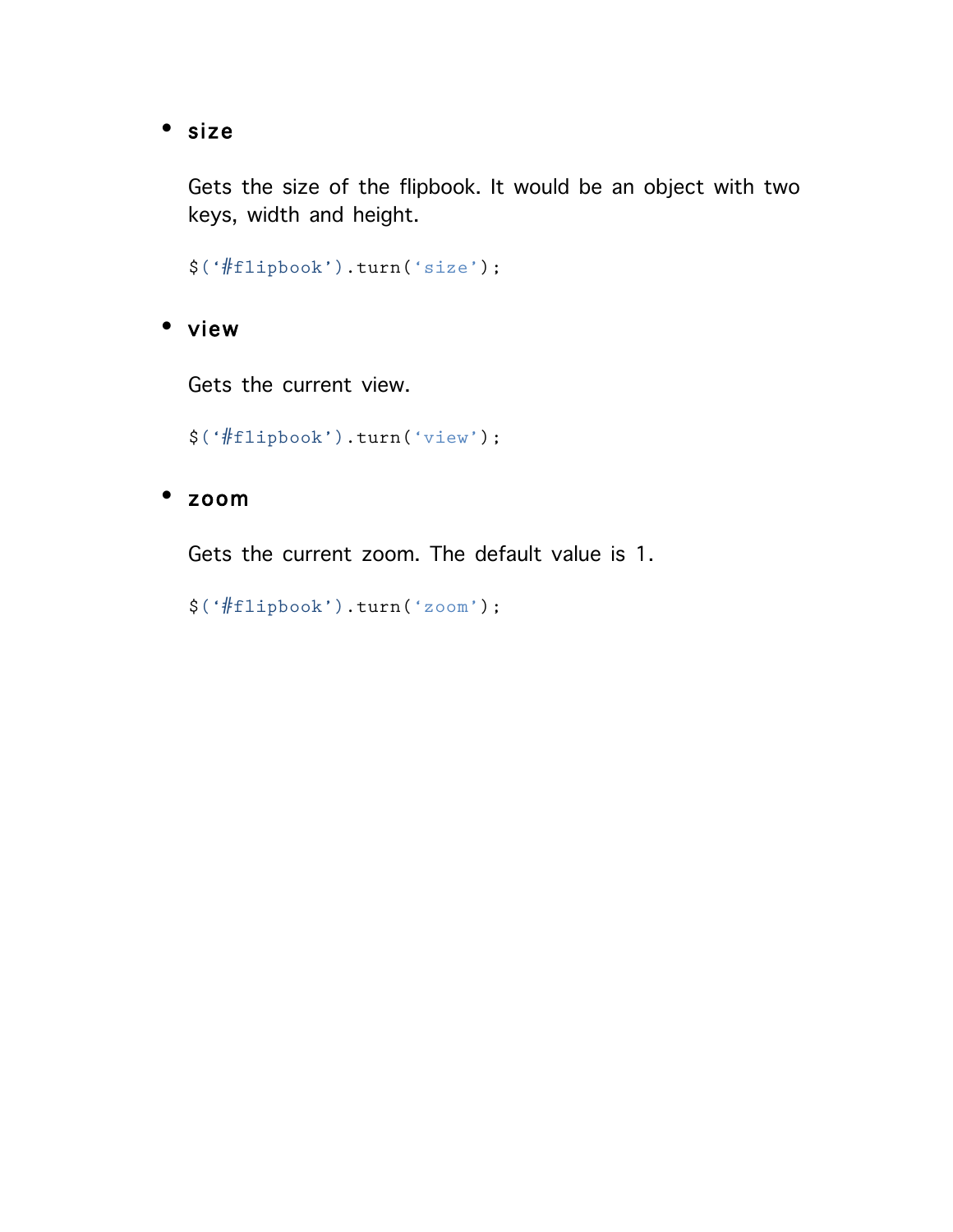# **Methods**

### Syntax:

```
$('#flipbook').turn('method name'[, argument1, argument2]);
```
When a method doesn't return a value, it can be connected to another methods, for example:

```
$('#flipbook').turn('method1').turn('method2');
```
### List of methods

### • addPage

Adds a page to the flipbook.

| Parameter  | <b>Type</b>       | <b>Description</b>                                                                                                               |
|------------|-------------------|----------------------------------------------------------------------------------------------------------------------------------|
| element    | jQuery<br>element | DOM element for the page.                                                                                                        |
| pageNumber | <b>Number</b>     | Page Number<br>This parameter is optional and the default<br>value is:<br>$\$( ' \# \text{flipbook } ' ) . turn ( 'pages' ) + 1$ |

For example:

```
element = \zeta('\langlediv />', {class: 'p10'});
$('#flipbook').turn('addPage', element);
```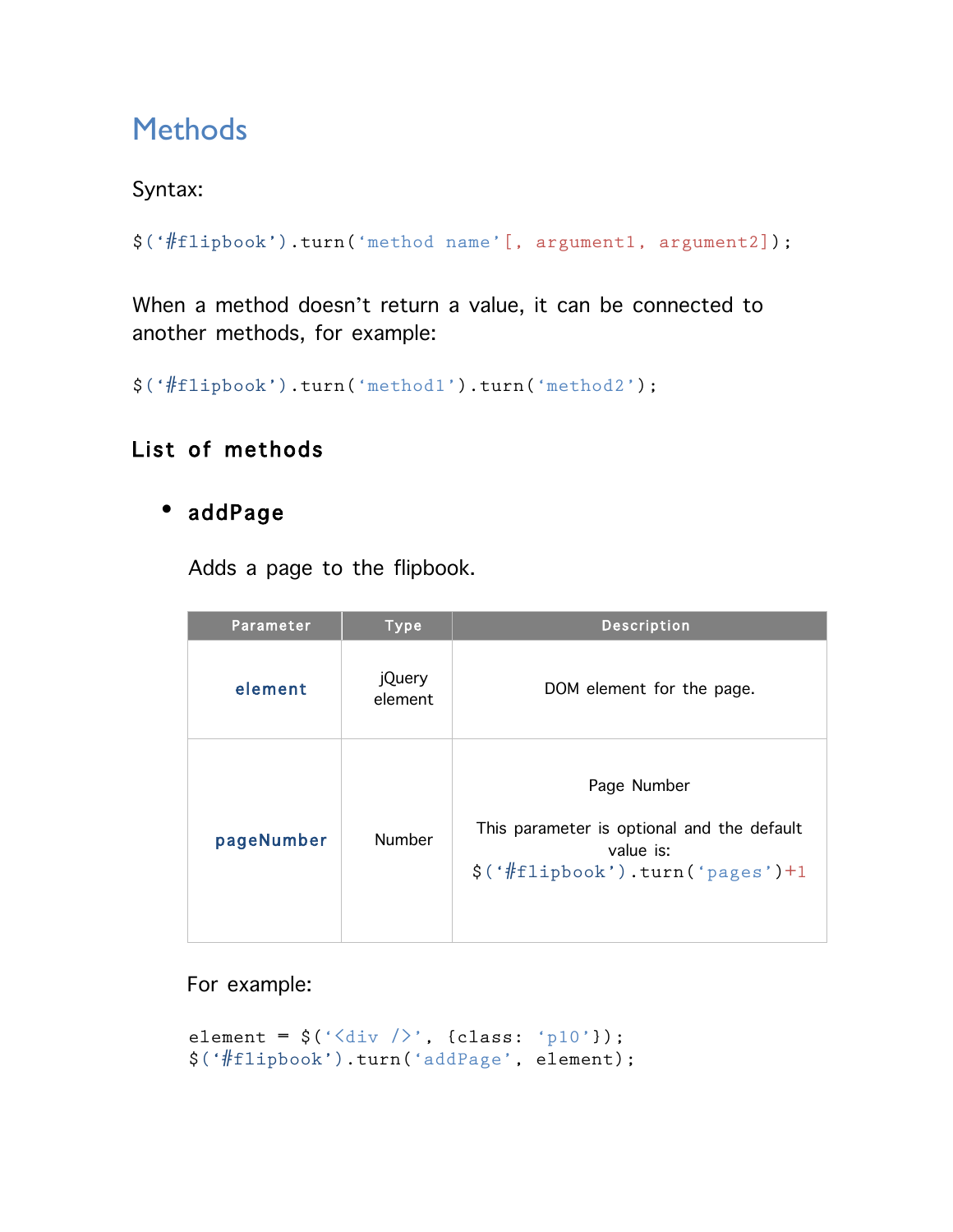The above code is equivalent to:

```
element = \zeta('\langlediv />');
$('#flipbook').turn('addPage', element, 10);
```
### • display

Set the display.

| Parameter   | <b>Type</b> | <b>Description</b>                                                                                                    |
|-------------|-------------|-----------------------------------------------------------------------------------------------------------------------|
| displayMode | String      | It can be <i>single</i> or <i>double</i> .<br>Single means one page per view, meanwhile<br>double two pages per view. |

```
$('#flipbook').turn('display', 'single');
```
# • disable

Disables and enables the effect. If it's disabled, users won't be able to change the current page.

| Parameter | Type           | <b>Description</b>                                |
|-----------|----------------|---------------------------------------------------|
| disable   | <b>Boolean</b> | True to disable the effect or false to<br>enable. |

\$('#flipbook').turn('display', 'single');

### • destroy

Destroys the flipbook. That is, it removes all the pages from the DOM and memory.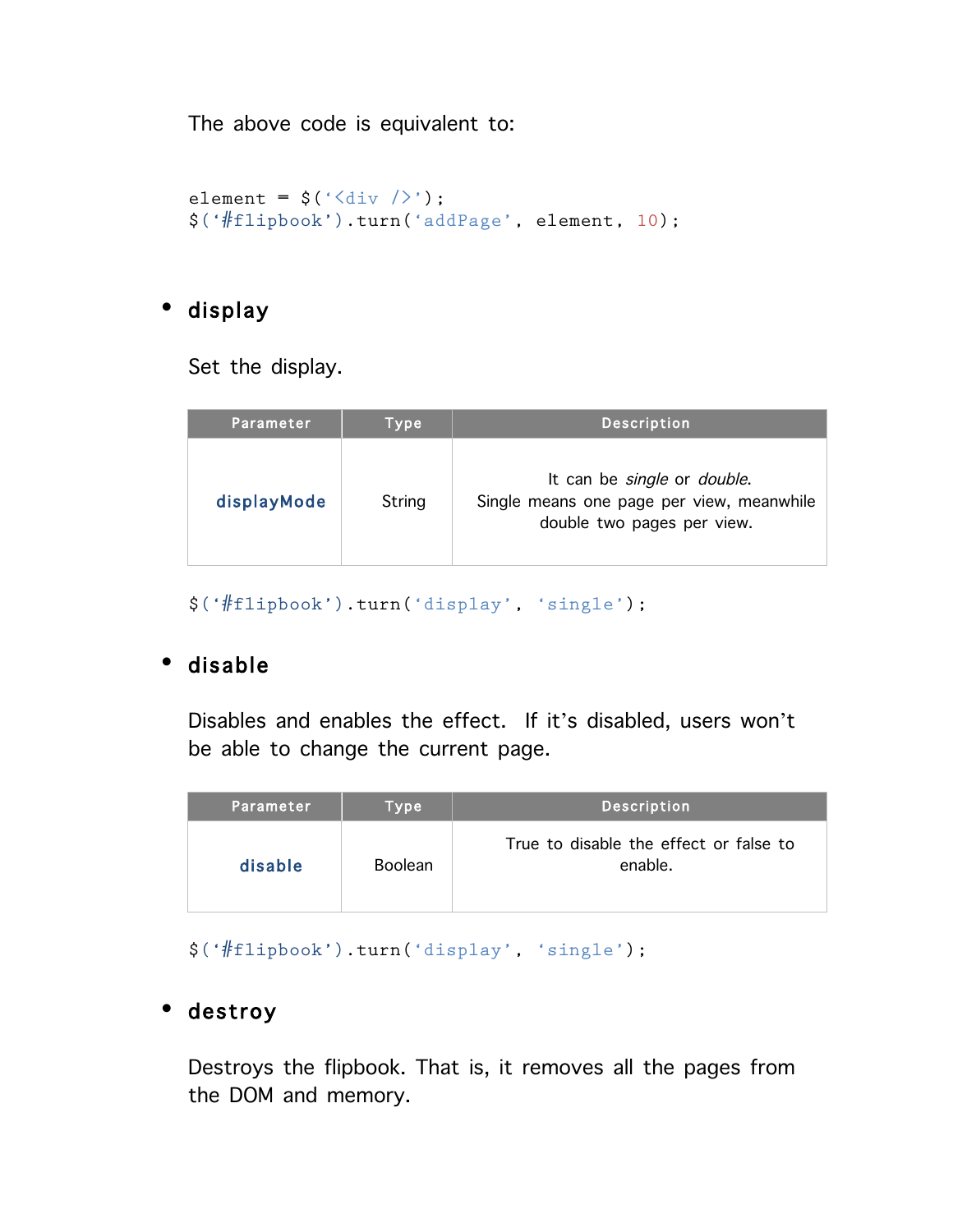For example:

```
$('#flipbook').turn('destroy');
 $('#flipbook').turn('page', 1);
```
The last line will throw an error. You can also remove the container, for example:

```
$('#flipbook').turn('destroy').remove();
```
### • hasPage

Returns true if a page is in memory.

| Parameter  | Type   | <b>Description</b> |
|------------|--------|--------------------|
| pageNumber | Number | Page number.       |

For example:

```
if ($('#flipbook').turn('hasPage', 1)) {
     alert('Page 1 is already in the flipbook');
}
```
#### • next

Turns the view to the next one. For example:

```
$('#flipbook').turn('next');
```

```
• is
```
Detects if a selector has an instance of turn.js. For example: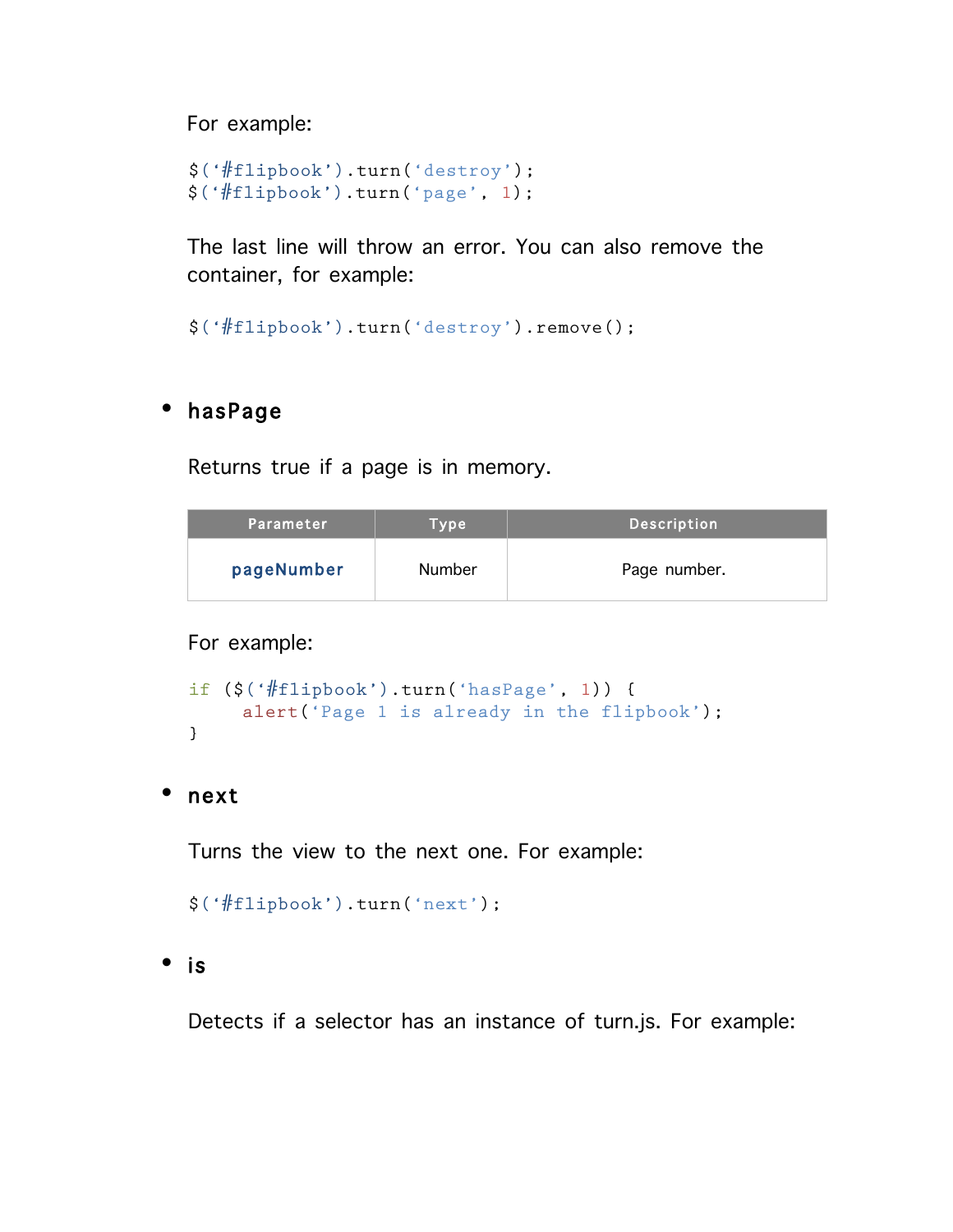```
if (!$('#flipbook').turn('is')) {
     // Create a new flipbook
     $('#flipbook').turn();
}
```
#### • page

Turns the page.

| Parameter | Type   | <b>Description</b> |
|-----------|--------|--------------------|
| page      | Number | Page number.       |

For example, the following example will turn the page to 10.

```
$('#flipbook').turn('page', 10);
```
#### • pages

Sets the number of pages that the flipbook has. If the number of pages is less than the current one, it will remove the pages out of range.

| Parameter | Type   | <b>Description</b> |
|-----------|--------|--------------------|
| pages     | Number | Number of pages.   |

#### For example:

```
$('#flipbook').turn('hasPage', 10); // It's true.
```

```
$('#flipbook').turn('pages', 5); // Sets 5 pages
```
\$('#flipbook').turn('hasPage', 10); // Returns false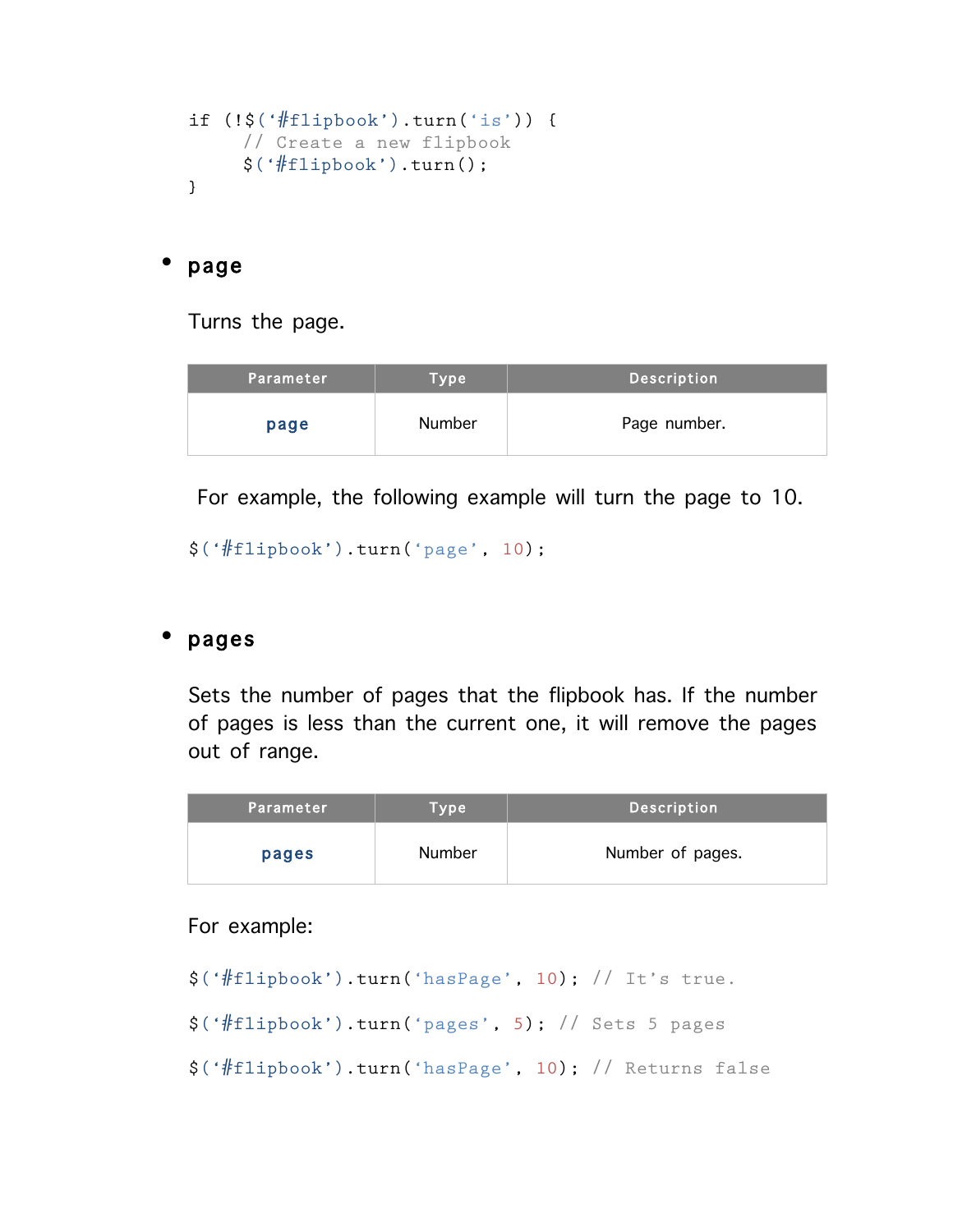### • peel

Shows a peeling corner.

| Parameter | Type   | <b>Description</b>                                        |
|-----------|--------|-----------------------------------------------------------|
| corner    | String | Corner type.<br>The corners can be: tl, tr, bl, br, r, l. |

#### For example:

// To show the br corner

```
$('#flipbook').turn('peel', 'br');
```
// To hide all the corners

\$('#flipbook').turn('peel', false);

### **previous**

Turns the view to the previous one. For example:

\$('#flipbook').turn('previous');

#### range

It returns an array of two values where the first element refers to a page from which next pages should be contained in DOM. The second element refers to the last page of the range. That is, the current range always has the following relationship:  $range[0] \leq$  current page  $\leq$  range[1]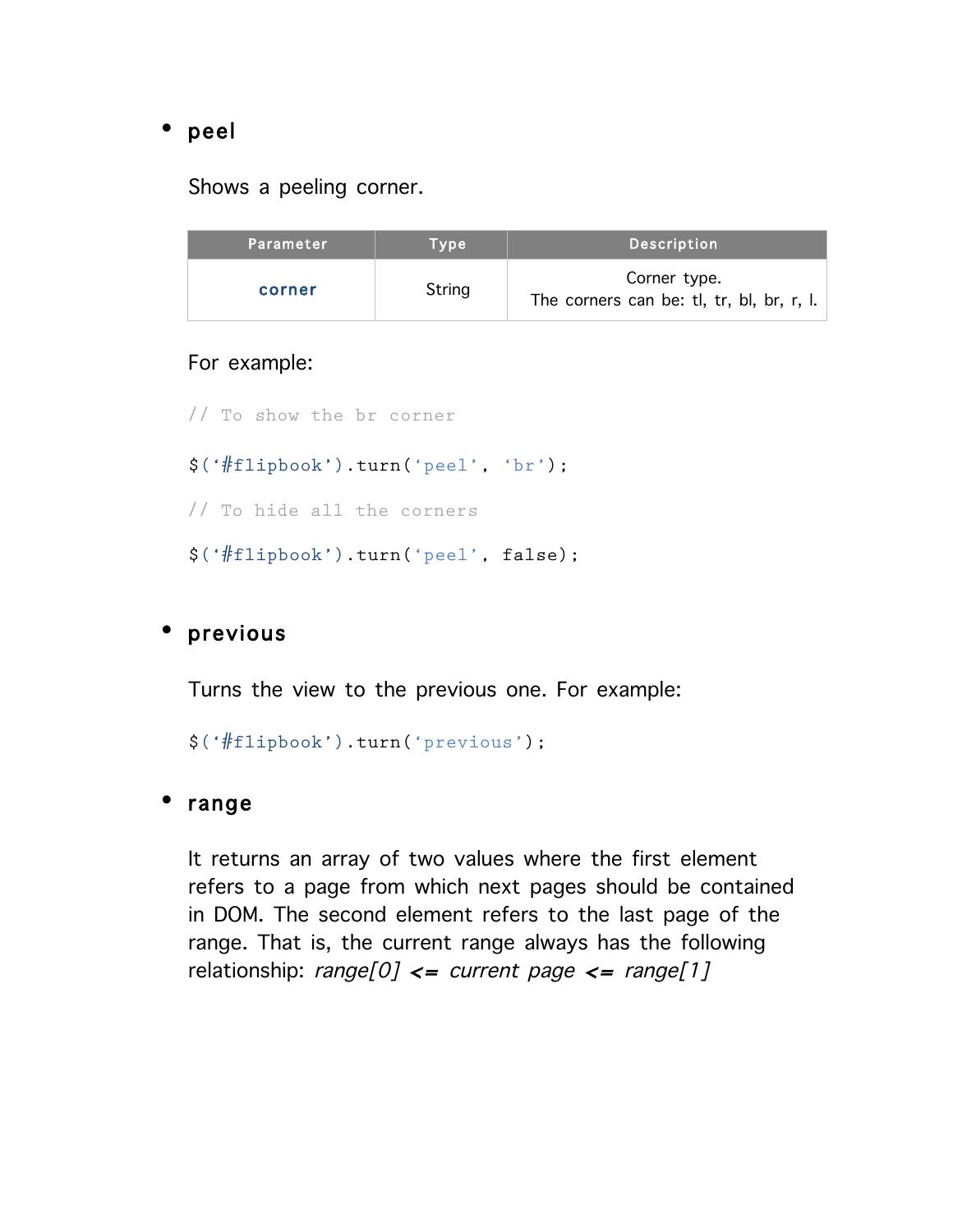| Parameter  | Type   | <b>Description</b>                                                                                                                                                       |
|------------|--------|--------------------------------------------------------------------------------------------------------------------------------------------------------------------------|
| pageNumber | Number | A page number within a range. This parameter<br>is optional and the default value is<br>$\frac{\zeta(\cdot \# \text{flipbook'}) \cdot \text{turn}(\cdot \text{page'})$ ; |

For example, in order to add new pages dynamically, it's necessary to use the range method:

```
var range = \zeta('#flipbook').turn('range', 10);
for \text{var page} = \text{range}[0]; \text{page} \leftarrow \text{range}[1]; \text{page} \leftarrow \text{figure}if (!$('#flipbook').turn('hasPage', page)) {
             $('#flipbook').turn('addPage',
                    $('&div/)&; page);
      }
}
```
The last example will add the pages that are closest to the page 10. Assuming that display is double, those pages would be [8, 9, 10, 11, 12, 13].

#### removePage

Removes a page from the DOM and all its references.

| Parameter  | Type   | <b>Description</b>            |
|------------|--------|-------------------------------|
| pageNumber | Number | Number of the page to remove. |

For example:

\$('#flipbook').turn('removePage', 10);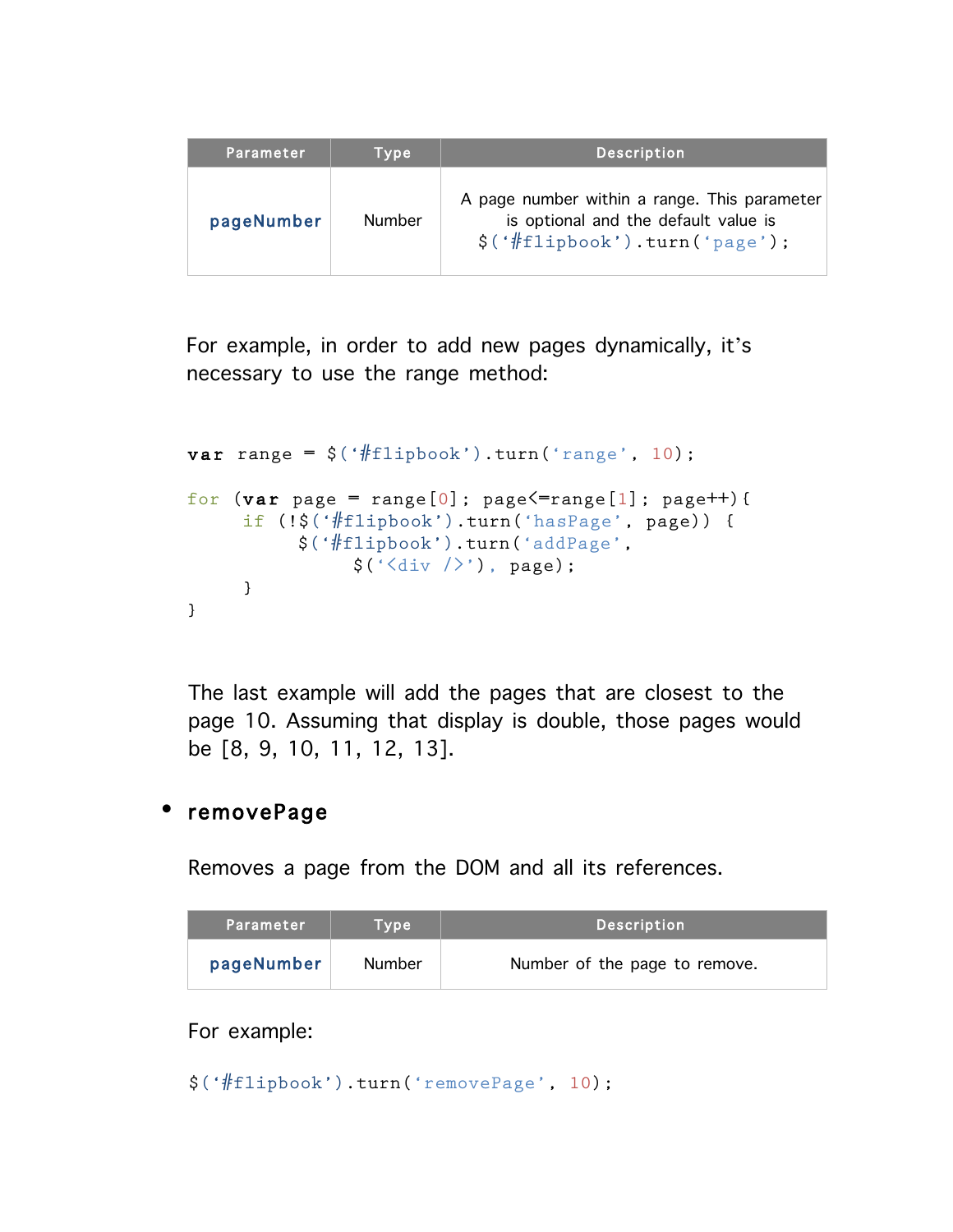#### • resize

Recalculate the position of all the pages.

\$('#flipbook').turn('resize');

#### • size

Sets the size of the flipbook.

| Parameter | <b>Type</b>   | <b>Description</b>           |
|-----------|---------------|------------------------------|
| width     | <b>Number</b> | New width for the flipbook.  |
| height    | <b>Number</b> | New height for the flipbook. |

For example:

\$('#flipbook').turn('size', 1000, 600);

#### • stop

Stop the current animation. For example, it's possible to turn to a page without having animation.

\$('#flipbook').turn('page', 10).turn('stop');

#### • zoom

Increases or reduces the size of the flipbook.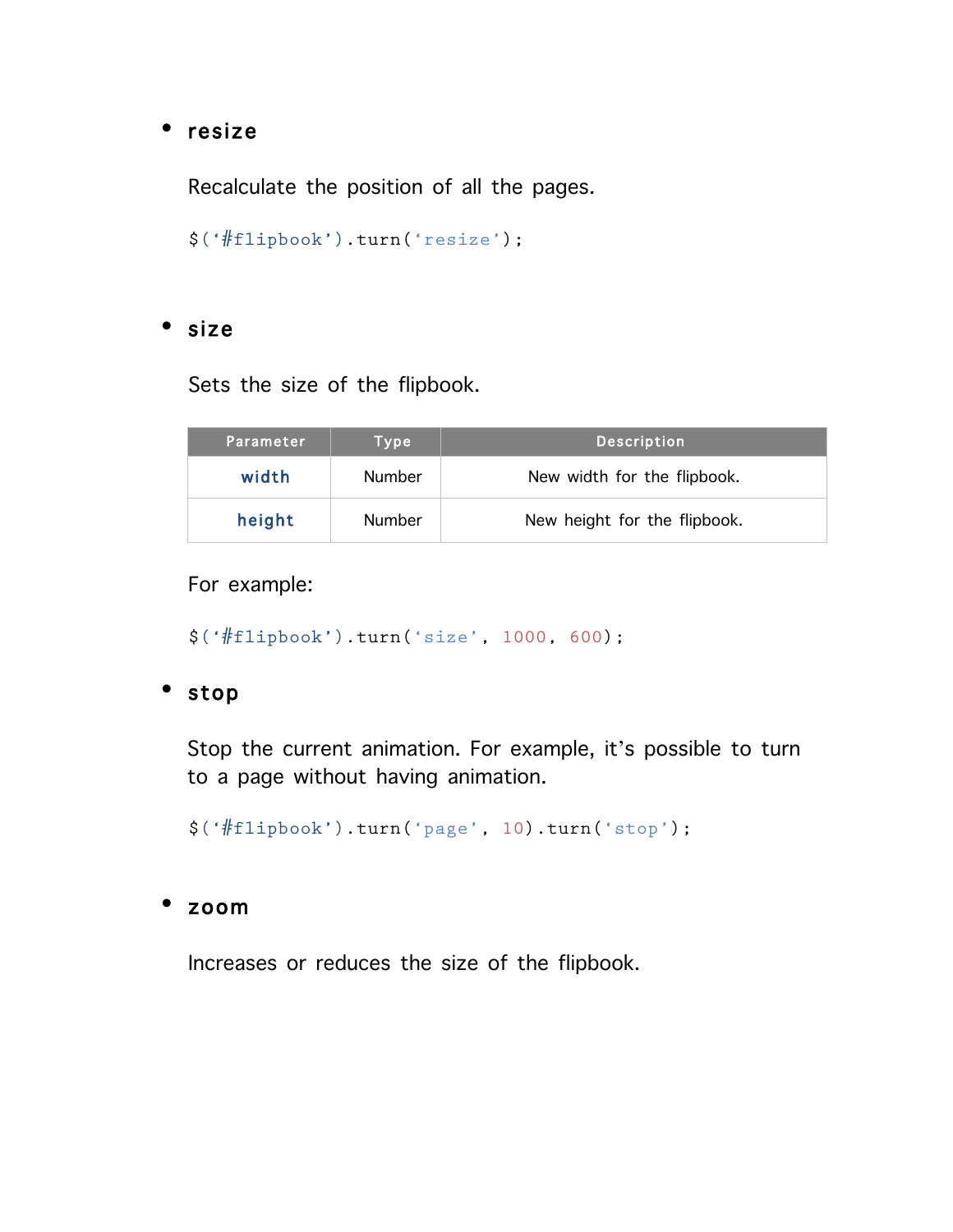| Parameter | <b>Type</b> | <b>Description</b>                                                                                                                                                   |
|-----------|-------------|----------------------------------------------------------------------------------------------------------------------------------------------------------------------|
| factor    | Number      | Factor of multiplication. For example, 2 would<br>increase in twice the size of the flipbook;<br>meanwhile 0.5 would reduce the size to half of<br>its current size. |
| duration  | Number      | Duration in milliseconds of the scaling<br>animation. The default value is 500.                                                                                      |

For example, to zoom out without animation:

```
$('#flipbook').turn('zoom', 0.5, 0);
```
# Events

The events allow you to define behaviors to specific moments. It's possible to define events in two different ways:

### 1. Using the when key of options

While adding event listeners, it will require to add the listeners before the constructor creates the flipbook. For example:

```
$('#flipbook').turn({
    when: {
         turning: function(event, page, pageObject) {
          }
     }
});
```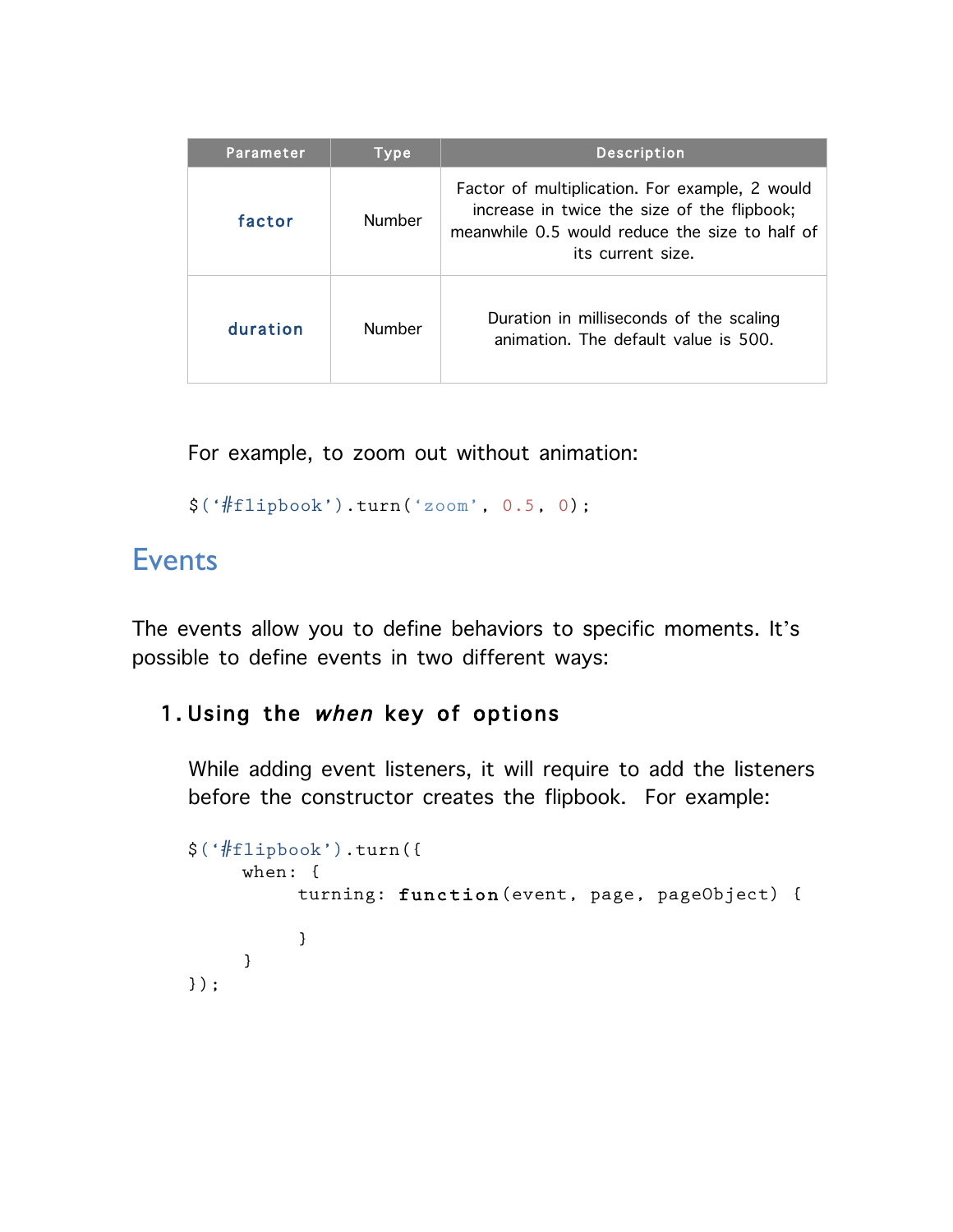### 2. Using bind

jQuery provides a *bind* function in order to add listeners to elements. You can use bind to add as many listener as you need for an event. For example:

```
$('#flipbook').bind('turning',
    function(event, page, obj){
         alert('Page '+ page);
});
```
### Using the event object

The first argument that all the listener functions share is the event object, which allows you to manipulate the propagation and default action of the event.

Some events are followed by an action that can be, for instance, to turn the page. Therefore, it's possible to prevent that action by using event.preventDefault(); within the event function. It's not necessary to return *false* to prevent the default action.

### List of events

### • end

This event is triggered after ending the motion of a page.

| Parameter | <b>Type</b> | <b>Description</b> |
|-----------|-------------|--------------------|
| event     | Event       | Event object.      |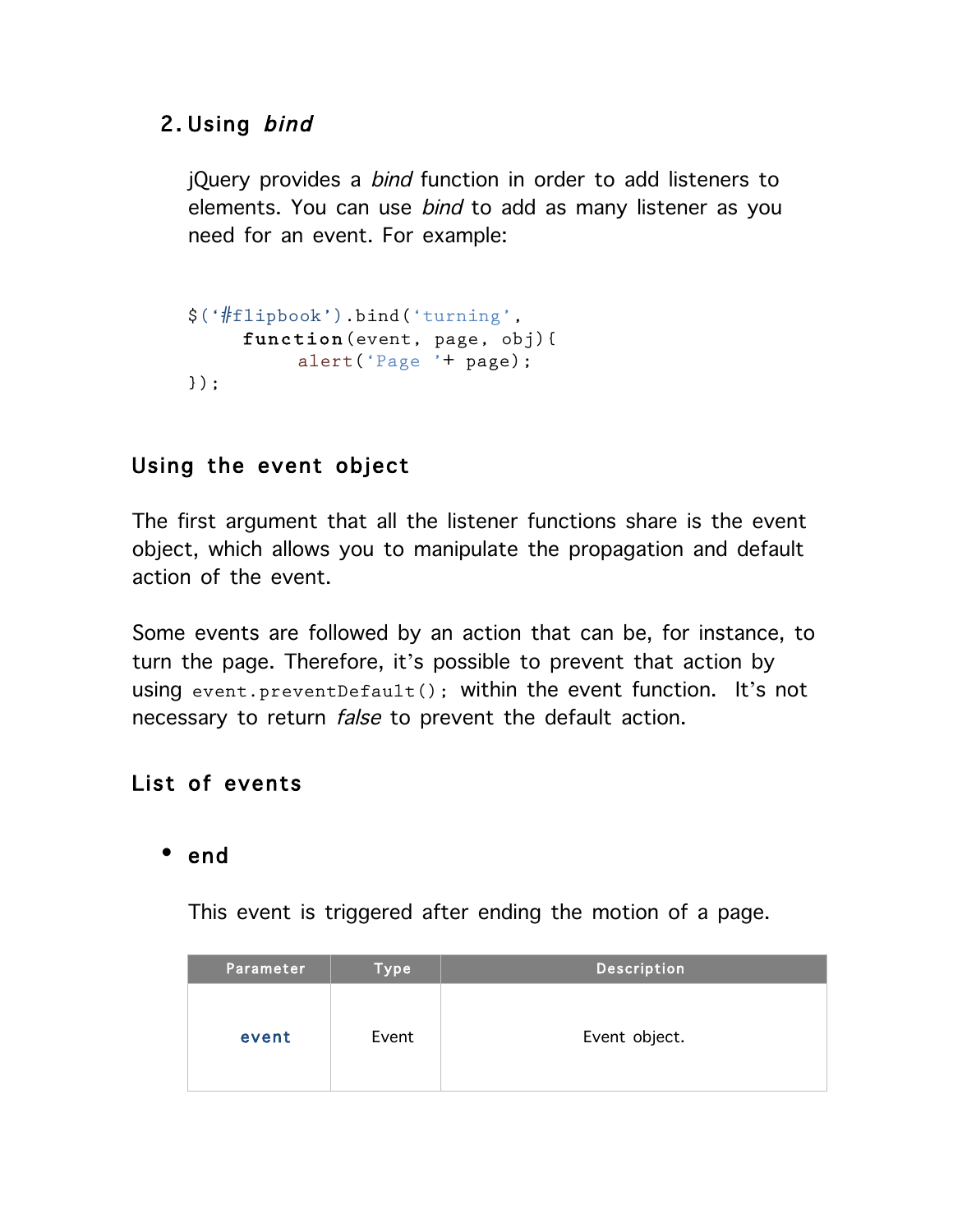| page       | Number | The page number |
|------------|--------|-----------------|
| pageObject | Object | The page data   |

### • first

This event is triggered when the current page is 1.

| Parameter | <b>Type</b> | Description   |
|-----------|-------------|---------------|
| event     | Event       | Event object. |

### • last

This event is triggered when the current page is \$('#flipbook').turn('pages'). That is, the last page.

| Parameter | <b>Type</b> | <b>Description</b> |
|-----------|-------------|--------------------|
| event     | Event       | Event object.      |

# • missing

This event is triggered when some pages are required in the current range.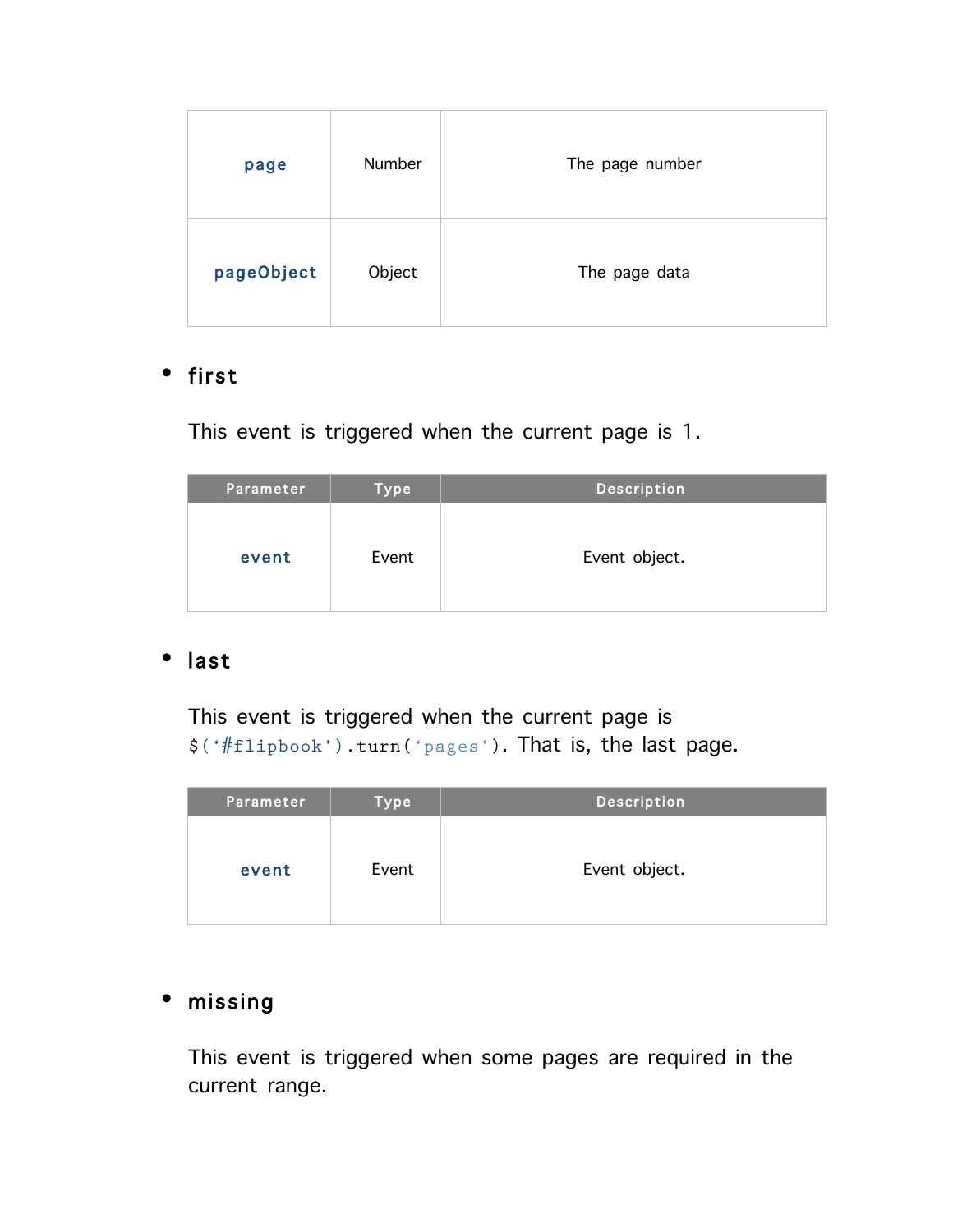| Parameter | <b>Type</b> | <b>Description</b>        |
|-----------|-------------|---------------------------|
| event     | Event       | Event object.             |
| pages     | Array       | Pages that must be added. |

You can use this event to add pages through addPage. For example:

```
$('#flipbook').bind('missing', function(event, pages){
     for (var i = 0; i \lt p ages.length; i^{++}) {
          $(this).turn('addPage',
               $('&div/)&; pages[i]);
     }
});
```

```
• start
```
This event is triggered before starting the motion of a page.

| Parameter  | <b>Type</b> | <b>Description</b>                                                                                                                                  |
|------------|-------------|-----------------------------------------------------------------------------------------------------------------------------------------------------|
| event      | Event       | The event object. The default action is to start<br>the animation. Preventing the default action,<br>there wouldn't be interaction with any corner. |
| pageObject | Object      | The page object.                                                                                                                                    |
| corner     | String      | Corner Type.<br>The corners can be: tl, tr, bl, br.                                                                                                 |

For instance, if you want to allow only corners at the bottom of the page, you can use the start event: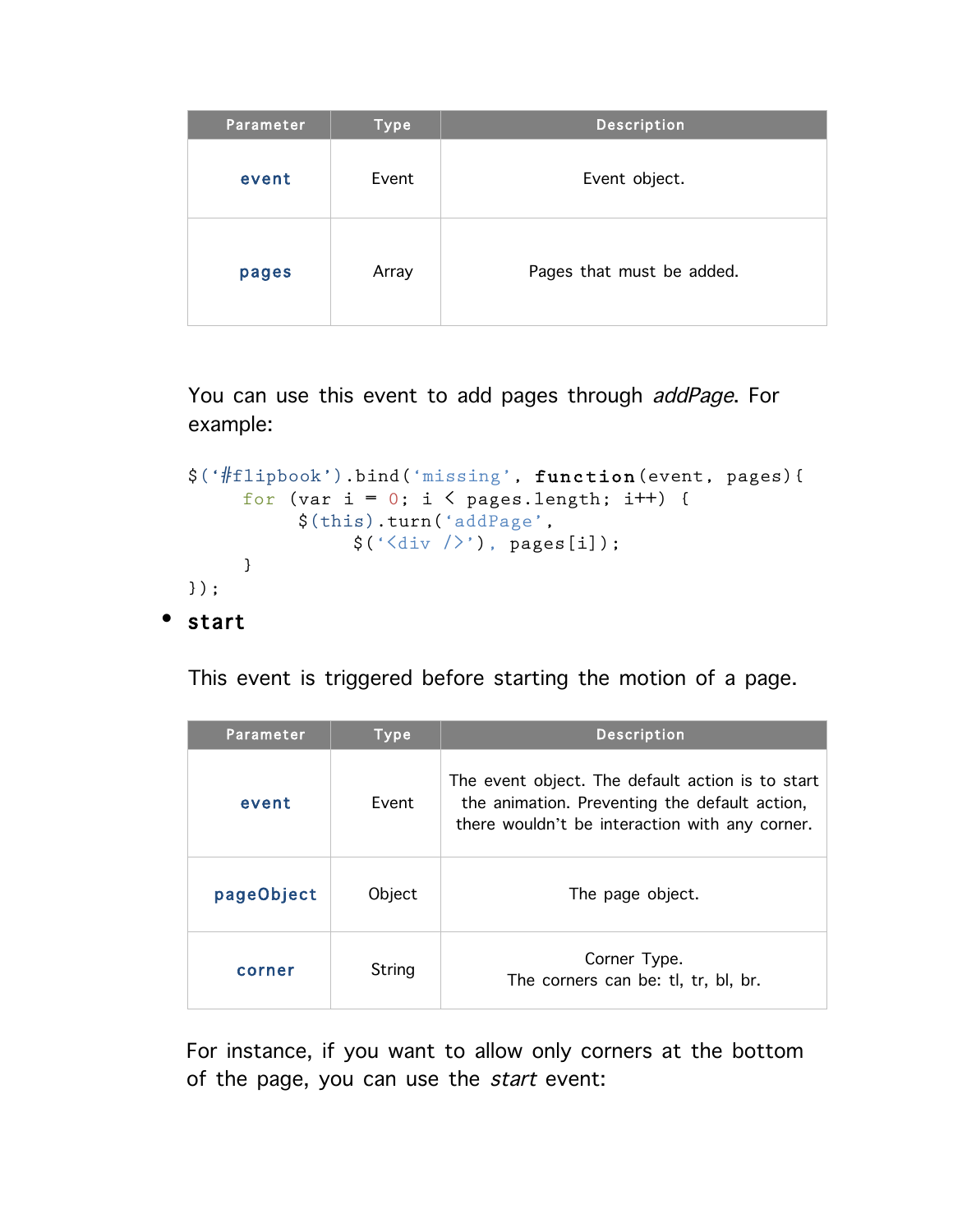```
$('#flipbook').bind('start',
     function(event, pageObject, corner){
         if (corner=='tl' || corner=='tr') {
               event.preventDefault();
          }
});
```
You can also use the *start* event to change the next page of the current page:

```
$('#flipbook').bind('start',
     function(event, pageObject, corner){
          if (pageObject.page==1) {
               // pageObject.next of the 1^{st} page is 2,
               // but let's change it:
               pageObject.next = 4;
          }
});
```
#### • turning

This event is triggered before the flipbook turns the page.

| Parameter | <b>Type</b>   | <b>Description</b>                                                                  |
|-----------|---------------|-------------------------------------------------------------------------------------|
| event     | Event         | The event object. The default action is to allow<br>the flipbook to turn to a page. |
| page      | <b>Number</b> | The new page number                                                                 |
| view      | Array         | The new view                                                                        |

### • turned

This event is triggered after the flipbook turned the page.